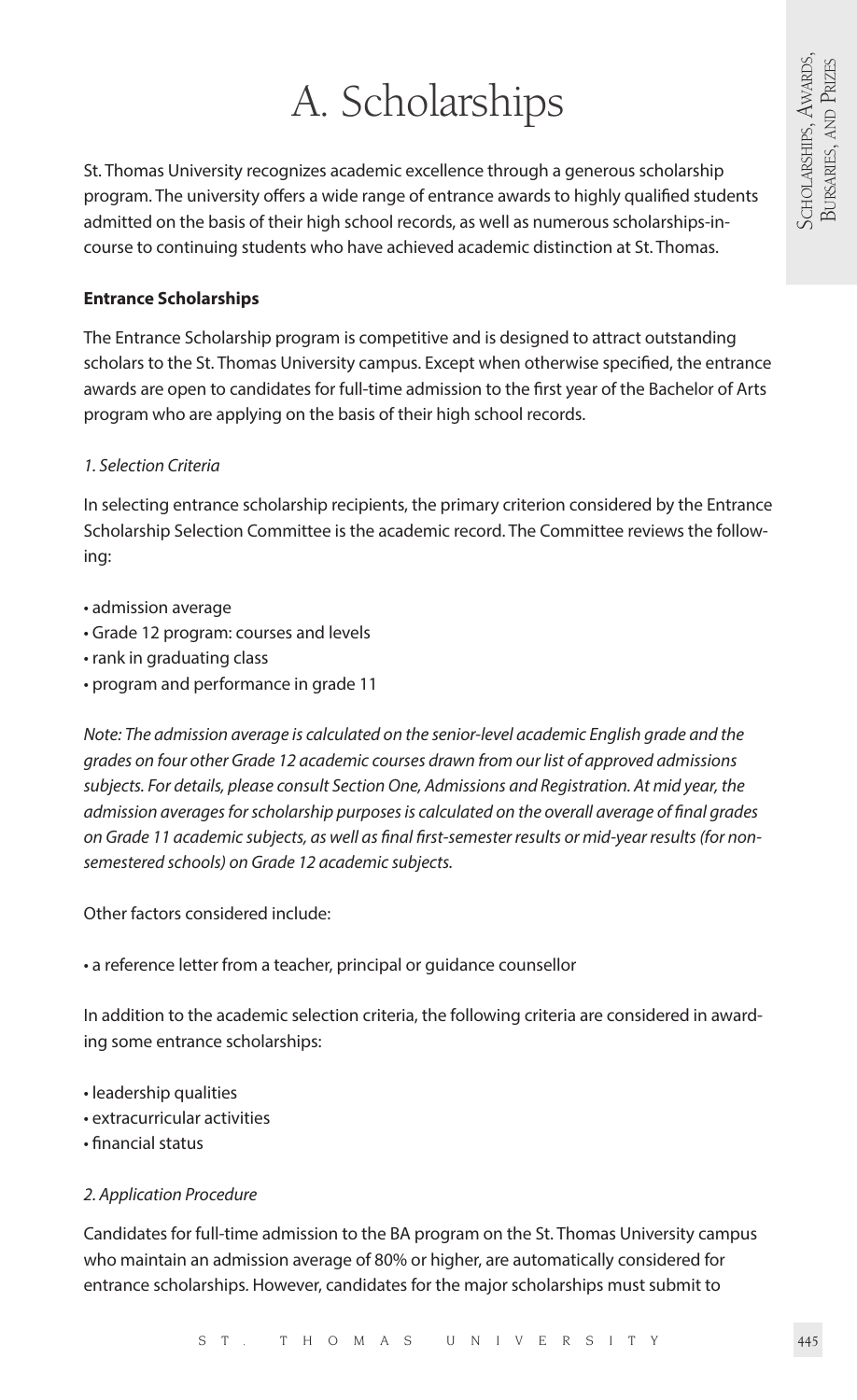the Admissions Office a completed scholarship application form providing an overview of academic Honours, co-curricular and extracurricular activities, and other qualifications for entrance awards. A letter of reference must also be submitted. Application materials submitted to the Admissions Office will also be reviewed by the Entrance Scholarship Selection Committee.

#### *3. Application Deadline*

The application deadline for major renewable scholarships is March 1 and scholarship offers are announced by April 15. Recipients have until May 15 to confirm acceptance of scholarships by submitting a \$100 advance payment on tuition. Scholarship applications received after the March 1 deadline are reviewed on an individual basis and scholarships may be offered, conditional on the availability of awards. Guaranteed annual awards are offered throughout the admissions cycle (September – August).

#### *4. Renewal Criteria*

Students may hold a renewable scholarship for a maximum of four academic years (September to April).

Recipients of renewable scholarships must maintain the required annual grade point average (see individual scholarship descriptions) on a minimum of 24 credit hours of course work taken during the academic year (September to April). N*ote: the annual grade point average is calculated on the total number of credit hours taken during the academic year, not the best 24 credit hours.*

Please note that the normal full-time course load is 30 credit hours per academic year to complete the 120 credit hour degree program in four years. Students who choose to take fewer than 30 credit hours per year will have to make up the shortfall in credit hours in a subsequent term (e.g., Intersession/Summer session, course overload in a later year, or extension of the degree beyond four years). Scholarship students are responsible for all costs associated with any courses taken outside of the normal academic year (September to April) or beyond four years.

Recipients of a St. Thomas Renewable Scholars Scholarship or St. Thomas Renewable Achievement Scholarship who are not eligible for renewal of this award may apply in writing to the Registrar's Office for renewal in any subsequent year in which they obtain a minimum annual grade point average of 3.7 on a minimum of 24 credit hours of course work taken during the academic year (September to April). *Note: the annual grade point average is calculated on the total number of credit hours taken during the academic year, not the best 24 credit hours.*

## I. Entrance Scholarships, Awards and Bursaries

St. Thomas offers an Entrance Award Program that includes scholarships for high academic achievement, bursaries for students who have a demonstrated financial need, and other awards for students balancing academic performance with extra-curricular, volunteer, or community achievements.

Except when otherwise specified, entrance awards are open to candidates for full-time admission to the first year of the Bachelor of Arts Program who are applying on the basis of their high school records.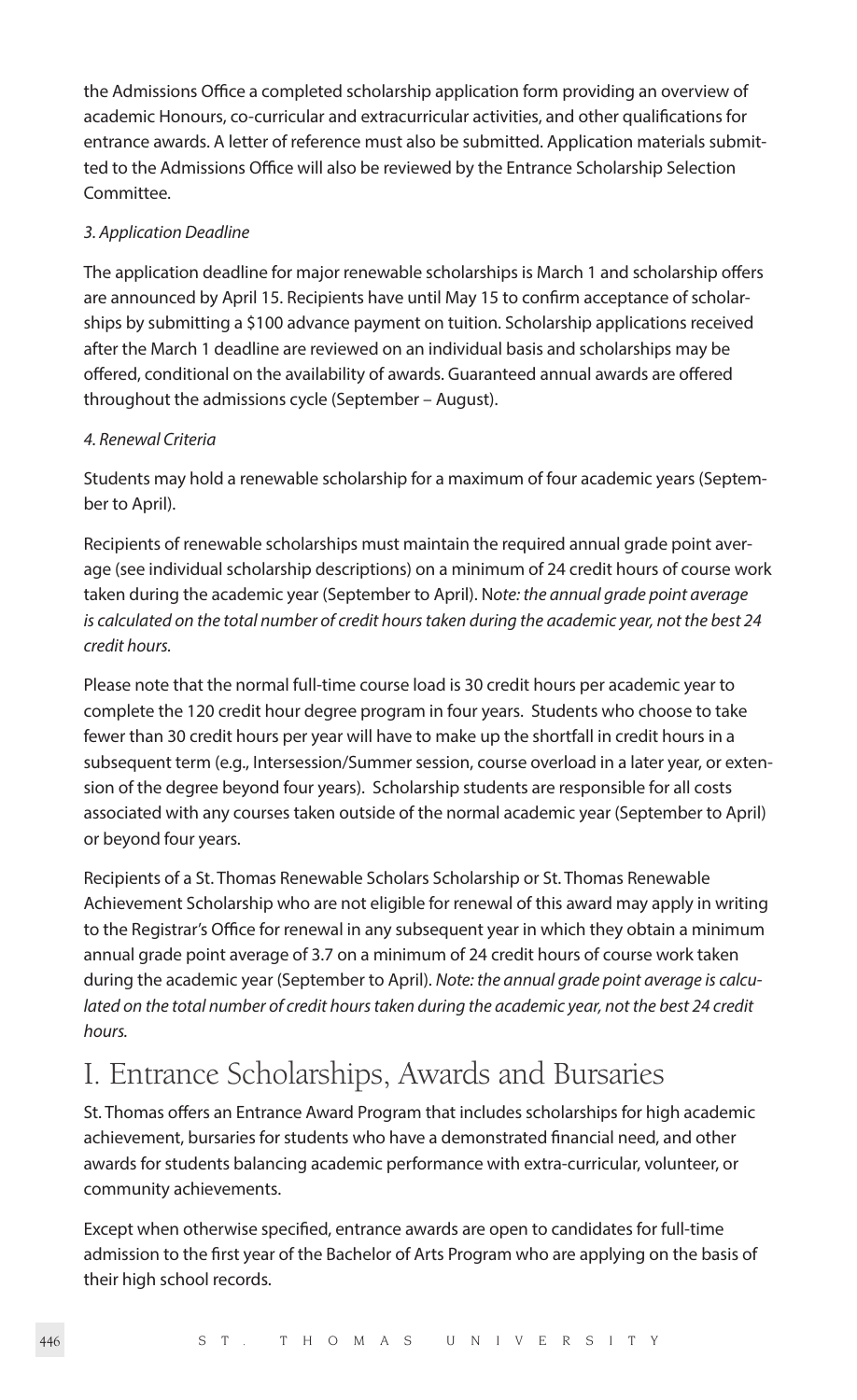Unless otherwise indicated, the deadline for entrance scholarship and award applications is March 1st. To apply, complete the Scholarship Application Form on your student portal. Note that some scholarships require additional application materials.

Unless otherwise indicated, the deadline for entrance bursary applications is March 1st. The Bursary Application Form is available at the Office of the Registrar, or can be downloaded at www.stu.ca. Note that some bursaries require additional application materials.

## Scholarships

#### **Alma Joyce Memorial Scholarship**

Value: \$1,000

Number: 1

Criteria: Awarded annually to an entering student enrolling full time who is a graduate of a New Brunswick high school program and has an admission average of 80% or higher. Funding: Generously funded by the Estate of Alma Joyce.

#### **Bishop Barry Entrance Scholarship**

Value: \$1,000

Number: 1

Criteria: Awarded annually to a student enrolling full time with an admission average of 80% or higher.

Funding: Generously funded by the priests of the Diocese of Saint John and other friends in memory of Bishop Thomas F. Barry, founder of St. Thomas University, Chatham NB, 1910.

#### **Bishop Bray Entrance Scholarship**

Value: \$2,000 Number: 1 Criteria: Awarded annually to a graduating high school student from the Diocese of Saint John. Selection is based upon academic achievement and leadership. Funding: Generously funded by the Diocese of Saint John.

#### **CFUW (Fredericton) Entrance Scholarship**

Value: \$2,000

Number: 1

Criteria: Awarded annually to a female student entering St. Thomas University directly from a Fredericton high school. Selection is based on academic achievement.

Funding: Generously funded by the Canadian Federation of University Women Fredericton.

#### **Chancellor's International Scholarship**

Value: Full International Tuition

Number: 1

Criteria: Awarded annually to top-ranking International students entering first year. Selection will be based on academic excellence, with attention given to leadership qualities. Students must maintain a minimum annual average of 3.7. For further information on renewal criteria, see Section 4. Renewal Criteria.

#### **Chancellor's Scholarship**

Value: Full tuition and a single room and board. In order to receive the room and board portion of the scholarship, recipients must live in residence. Number: 1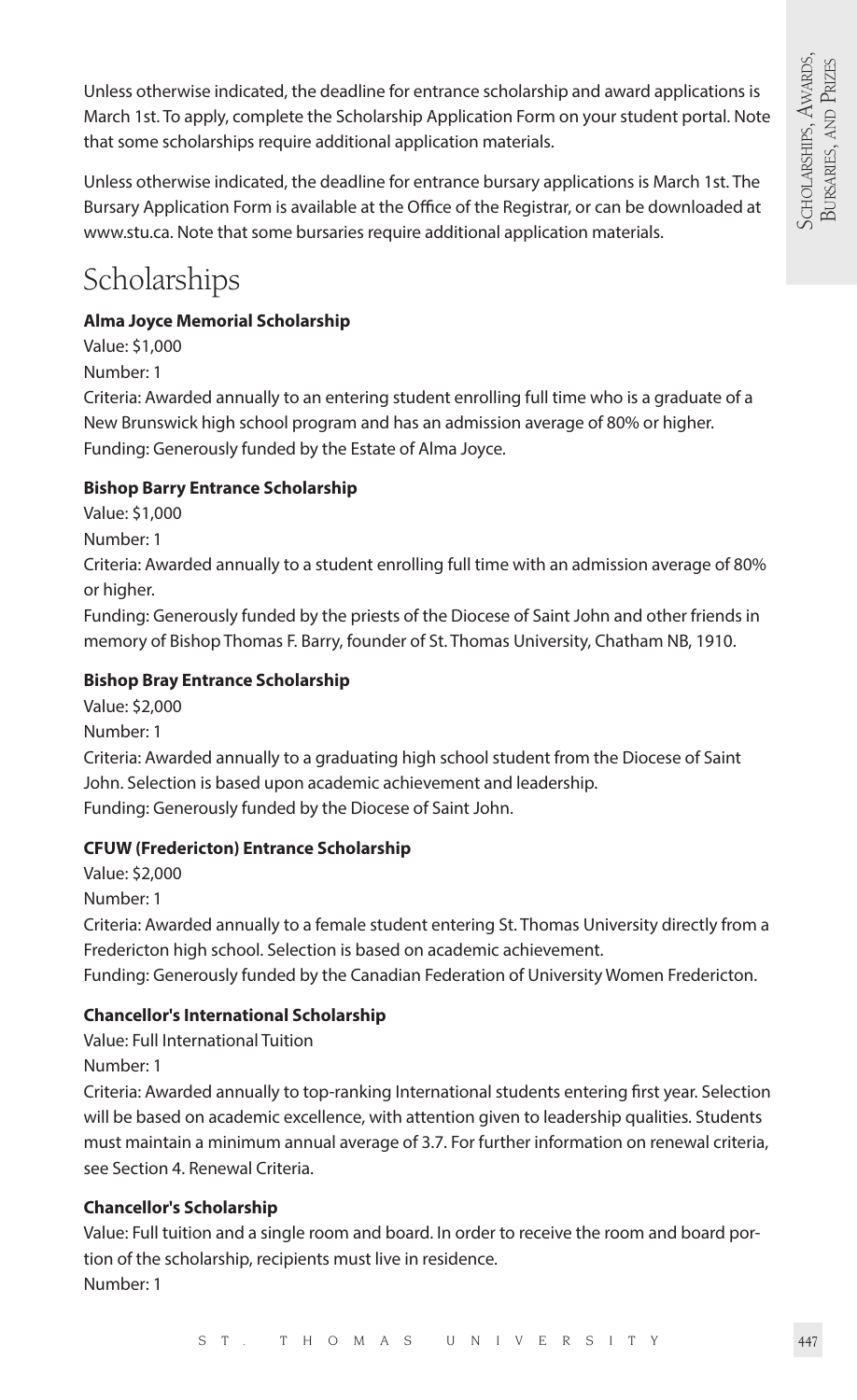Criteria: Awarded annually to a student of outstanding academic ability and achievement entering first year. Selection will be based on academic excellence, with attention given to qualities of leadership and versatility. Students must maintain a minimum annual average of 3.7. For further information on renewal criteria, see Section 4. Renewal Criteria.

#### **Claire M. Elhatton Scholarship**

Value: \$1,750

Number: 2

Criteria: Awarded annually to students from the Miramichi-Bathurst area enrolling full time with an admission average of 80% or higher.

#### **Dennis Cochrane Entrance Scholarship**

Value: \$2,000 (Minimum)

Number: 1 (Minimum)

Criteria: Awarded annually to a student enrolling full time with a minimum admission average of 80% who is a graduate of a New Brunswick high school. Preference will be given to students coming from Harrison Trimble High School in Moncton. Further preference will be given to students who have expressed intent to major in Political Science.

Funding: Generously funded by the Dennis Cochrane Entrance Scholarship Endowment.

#### **Eugene T. McCarthy Memorial Leadership Scholarship**

Value: \$2,000 renewable

Number: 1

Criteria: Awarded annually to a student enrolling full time who is a graduate of a New Brunswick secondary school program with an admission average of 80% or higher. This scholarship is open to students who have taken leadership roles in their high schools and communities either through extracurricular activities, volunteerism or demonstrated commitment to the benefit of others. To be eligible for the renewable portion of the award, students must achieve a minimum annual grade point average of 3.0. For further information on renewal criteria, see Section 4. Renewal Criteria.

Funding: Generously funded by Mrs. Verna McCarthy in memory of Eugene T. McCarthy.

#### **Evelyn Sweezey Scholarship**

Value: \$4,500 renewable

Number: 1

Criteria: Awarded annually to top-ranking students entering first year. Academic excellence will be the sole basis of selection. Students must maintain a minimum annual average of 3.5. For further information on renewal criteria, see Section 4. Renewal Criteria.

#### **Francis M. McLaughlin Scholarship**

Value: Full tuition plus \$500 book allowance.

Number: Varies

Criteria: Awarded annually to students of outstanding academic ability and achievement entering first year. Academic excellence will be the sole basis of selection. Students must maintain a minimum annual average of 3.7. For further information on renewal criteria, see Section 4. Renewal Criteria.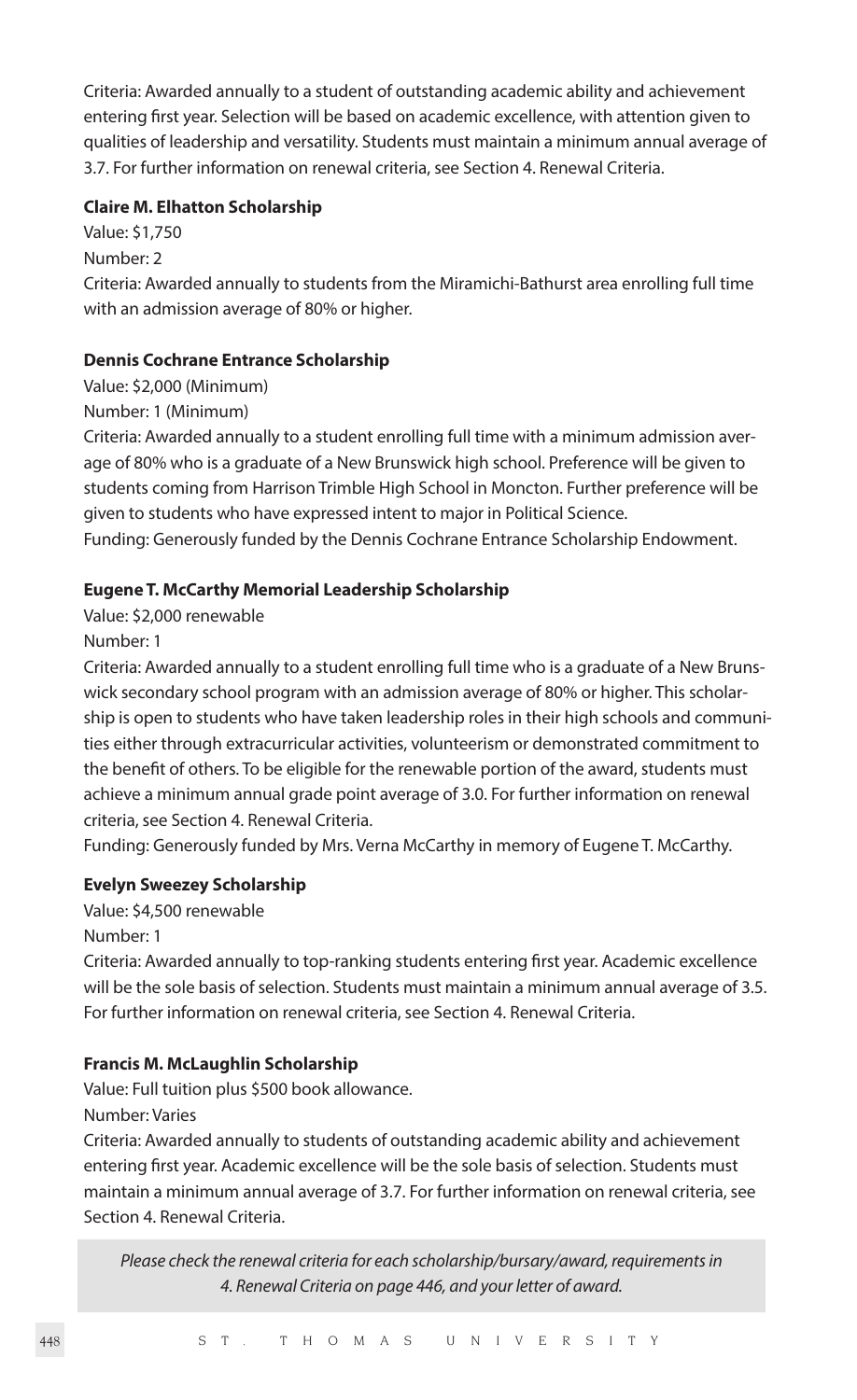#### **Frank McKenna Scholarship**

Value: Full tuition and renewable Number: 1

Criteria: Awarded annually to top-ranking students entering first year. Academic excellence will be the sole basis of selection. Students must maintain a minimum annual average of 3.5 for renewal. For further information on renewal criteria, see Section 4. Renewal Criteria.

#### **Gene Hayes Scholarship**

Value: \$2,000 Number: 5 Criteria: Awarded annually to students enrolling full time with an entering admission average of 80% or higher.

#### **Grogan-Pace Scholarship**

Value: \$2,000 Number: 1

Criteria: Awarded annually to a student enrolling full time with an admission average of 80% or higher. Preference will be given to students from the Diocese of Saint John. Funding: Generously funded by Rev. A. L. McFadden.

#### **Irene Mulroney Entrance Scholarship**

Value: \$1,500

Number: 1

Criteria: Awarded annually to a student enrolling full time with an admission average of 80% or higher. This scholarship honours the memory of Irene Mulroney, the mother of the former Prime Minister of Canada, the Right Honourable Brian Mulroney.

Funding: Generously funded by Brian Mulroney and friends of the Mulroney family.

#### **Jackson Wright Memorial Scholarship**

Value: \$500 (Minimum)

Number: 1

Criteria: Awarded annually to an entering student enrolling full time, with an admission average of 80% or higher. Preference will be given to applicants who have a commitment to school spirit and engagement.

Funding: Generously funded by an endowment set up by Prime Minister Brian Mulroney and friends and family of Jackson Wright, a young boy who loved to cheer for the Tommies, and who died tragically at the age of eight.

#### **John and Viola Fleming Scholarship**

Value: \$400

Number: 1

Criteria: Awarded annually to a student enrolling full time with an admission average of 80% or higher, preferably from the Diocese of Saint John.

Funding: Generously funded by St. Gertrude's Church Parish Council.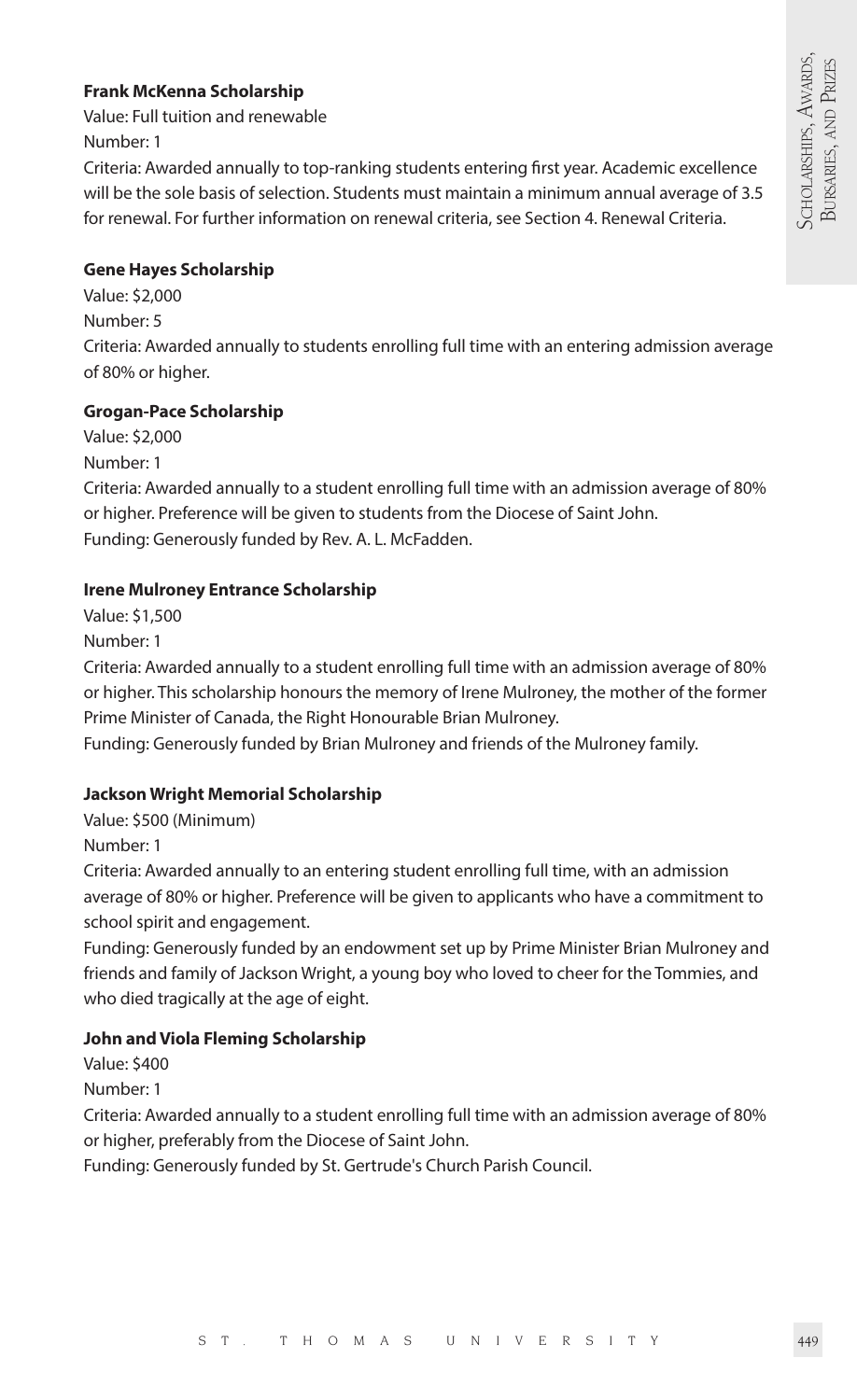#### **Judge J. Thomas Troy Memorial Scholarship**

Value: \$2,500 Number: 2 Criteria: Awarded annually to a student enrolling full time with an admission average of 80% or higher. Funding: Generously funded by an anonymous donor.

#### **Katherine L. Roderick Scholarship**

Value: \$1,500

Number: 2

Criteria: Awarded annually to female students enrolling full time with an admission average of 80% or higher.

Funding: Generously funded by the estate of M. Grace Roderick in memory of her daughter, Katherine Louise Roderick, a student at St. Thomas University from 1966-70.

#### **Knights of Columbus Scholarship**

Value: \$2,500

Number: 2

Criteria: Awarded annually to students enrolling full time with an admission average of 80% or higher, from any diocese of the Province of New Brunswick. Selection will also be based on the potential for contribution to the mission of St. Thomas University. Funding: Generously funded by the Knights of Columbus.

#### **Marguerite Bourgeoys Entrance Scholarship**

Value: \$1,500

Number: 4

Criteria: Awarded annually to female students with a minimum admission average of 80% or higher who can demonstrate involvement and leadership in their church community. Funding: Generously funded by the Congregation of Notre Dame, Sisters of St. Martha, and other friends of St. Thomas University.

#### **Mary T. Morris Entrance Scholarship**

Value: \$1,500

Number: 1

Criteria: Awarded annually to a female student with a minimum admission average of 80% or higher. Selection is based on academic achievement.

Funding: Generously funded by the family of Mrs. Mary T. Morris, a 36-year resident of Fredericton noted for her many community volunteering activities. She is remembered as a loving mother and grandmother by her husband, son, and daughter (STU'00).

#### **Msgr. Donald C. Duffie Memorial Scholarship**

Value: \$2,500

Number: 1

Criteria: Awarded annually to a student enrolling full time with an admission average of 80% or higher. Selection criteria will also be based on character and contribution to student life. Funding: Generously funded by the Duffie Endowment Fund established in May 1989 in memory of Monsignor Donald C. Duffie, president of the University from 1961-75.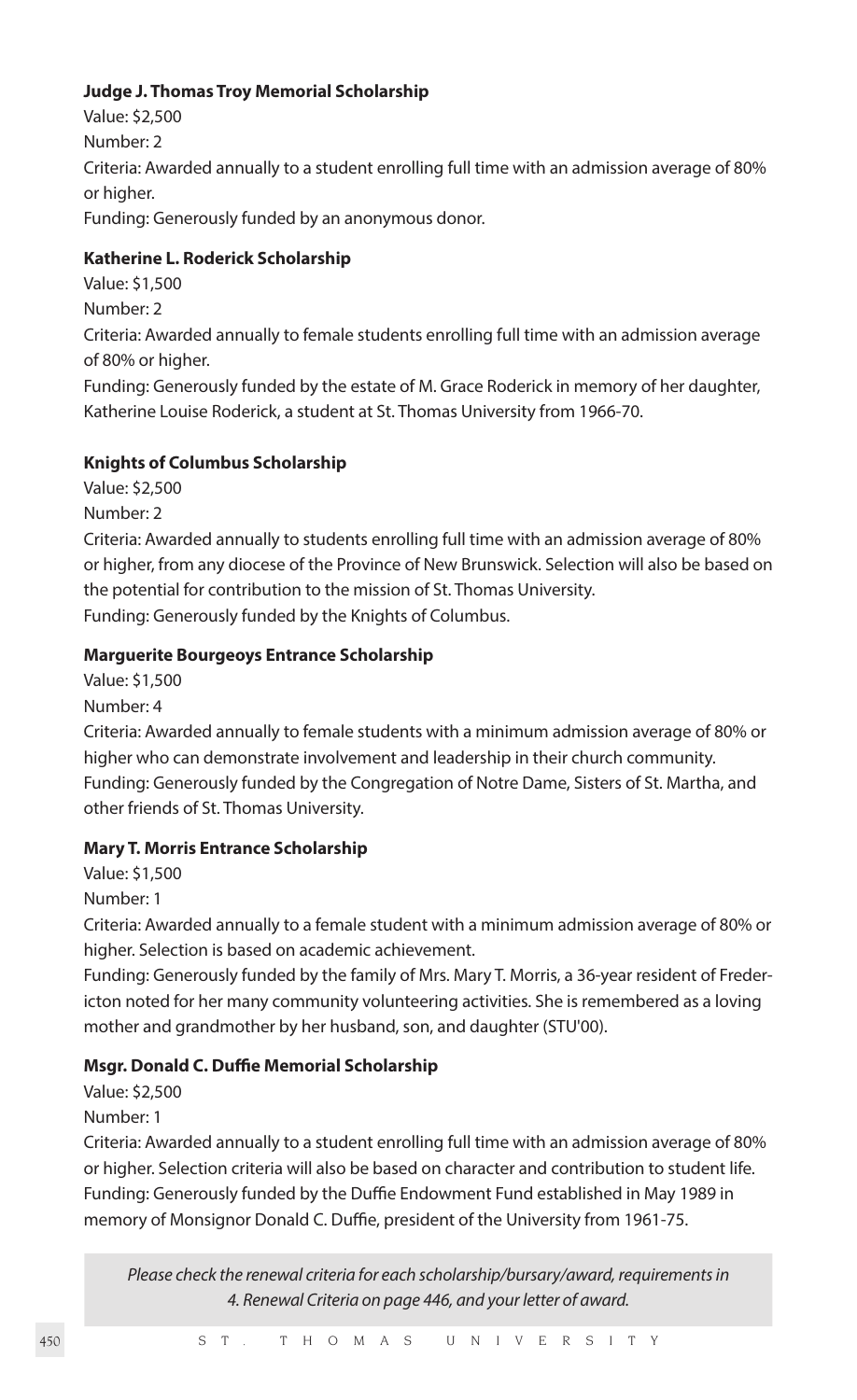#### **Mrs. P. M. McMahon Scholarship**

Value: \$2,500

Number: 2

Criteria: Awarded annually with a preference to Moncton area students enrolling full time with an admission average of 80% or higher.

Funding: Generously funded by Mrs. P. M. McMahon.

#### **Msgr. George W. Martin Scholarship**

Value: Full tuition and a double room and board. In order to receive the room and board portion of the scholarship, recipients must live in residence.

Number: 2

Criteria: Awarded annually to students of outstanding academic ability and achievement entering first year. Selection will be based on academic excellence with attention given to qualities of leadership and versatility. This award honours Monsignor George W. Martin, an alumnus who served the University with distinction for 41 years and was president from 1975-1990. Students must maintain a minimum annual average of 3.7. For further information on renewal criteria, see Section 4. Renewal Criteria.

#### **President's Scholarship**

Value: Full tuition and renewable

Number: Varies

Criteria: Awarded annually to top-ranking students entering first year. Students must maintain a minimum annual average of 3.5 for renewal. For further information on renewal criteria, see Section 4. Renewal Criteria.

#### **President's International Scholarship**

Value: Varies up to a maximum of full tuition and renewable for three additional years. Number: Varies

Criteria: Awarded annually to top-ranking international students entering first year. Academic excellence is the sole selection criterion. To be eligible for the renewable portion of the award, students must achieve a minimum annual average of 3.5. For further information on renewal criteria, see Section 4. Renewal Criteria.

#### **Ray and Lorain Irving Scholarship**

Value: \$1,000 Number: 1

Criteria: Awarded annually to a student graduating from James M. Hill Memorial High School with an admissions average of 80% or higher.

Generously funded by Greg Irving, the son of Lorain and Ray Irving.

#### **Rev. Raymond Hawkes Scholarship**

Value: \$1,000 per annum and renewable Number: 1

Criteria: Awarded annually to a student enrolling full time from one of the Miramichi-area high schools with an admission average of 80% or higher. Selection criteria will also include character and leadership skills. Students must maintain a minimum annual average of 3.3 for renewal. This scholarship is named for the first diocesan rector of St. Thomas.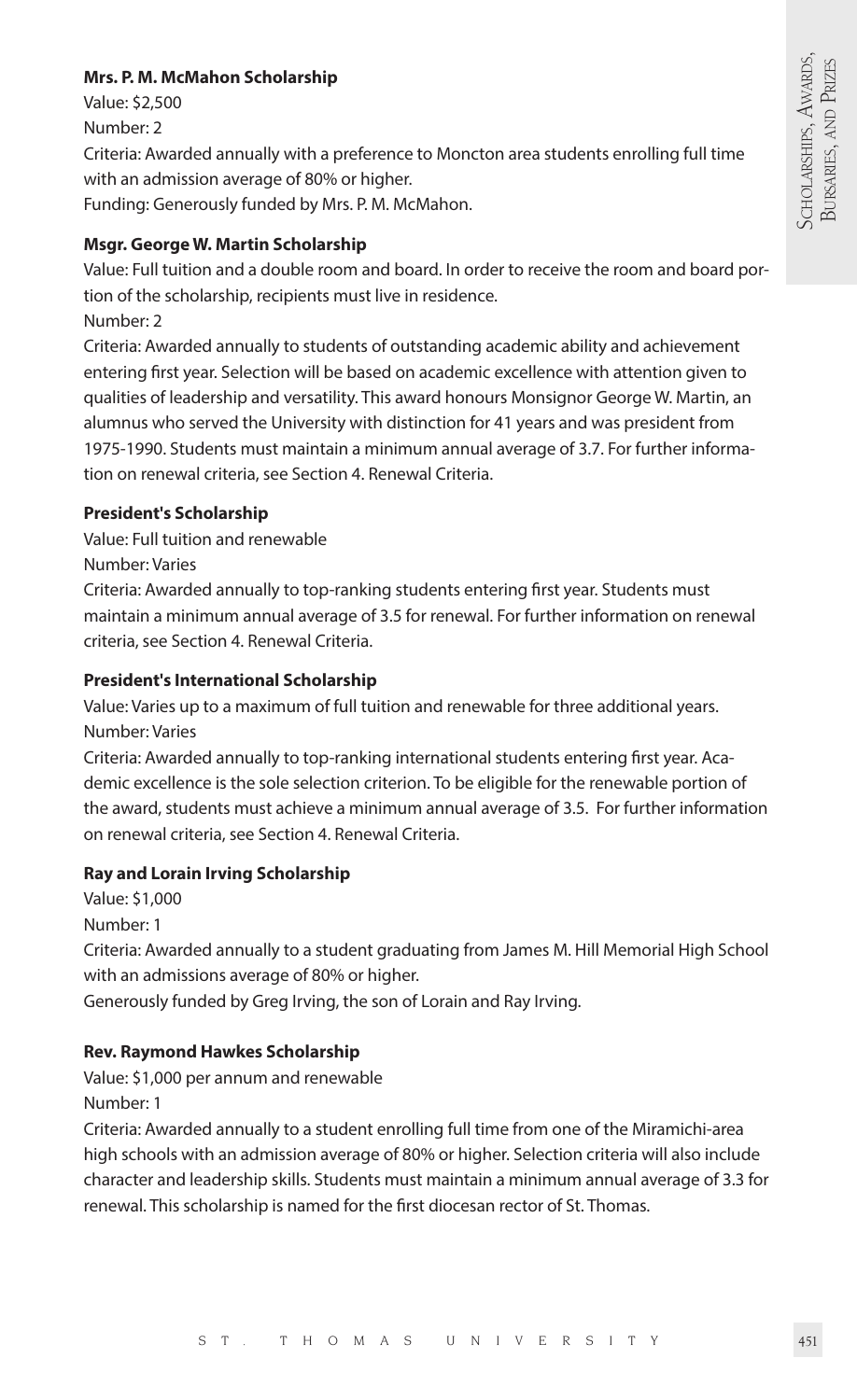#### **Rev. T.A. MacDonald Scholarship**

Value: \$1,500 Number: 1

Criteria: Awarded annually to a student enrolling full time with an admission average of 80% or higher. Preference will be given to students from the Miramichi area. This scholarship honours the memory of Rev. Thomas A. MacDonald, C.S.B., native of Auburnville, N.B., and long-time Basillian priest and educator.

#### **Sherman Donovan Scholarship**

Value: \$2,500 Number: 2

Criteria: Awarded annually to a student enrolling full time with an admission average of 80% or higher. Preference is given to applicants from Northumberland County, but limited to graduates of the schools included in School District 16: Blackville High School, James M. Hill Memorial High School, Miramichi Valley High School, and North and South Esk Regional High School.

Funding: Generously funded by Sherman Donovan to honour the memory of his parents, Robert and Mary, and brother, Raymond Donovan.

#### **St. Thomas Renewable Achievement Scholarship**

Value: \$1,000 guaranteed in the first year Number: Varies

Criteria: Awarded annually to applicants with a first-semester or final admission average between 80% and 89% and renewable for three additional years with a minimum annual grade point average of 3.5. For further information on renewal criteria, see Section 4. Renewal Criteria.

#### **St. Thomas Renewable Scholars Scholarship**

Value: \$2,000 guaranteed in the first year

Number: Varies

Criteria: Awarded annually to applicants with a first-semester or final admission average of 90% or higher. This award is renewable for three additional years at \$1,000 per year with a minimum annual grade point average of 3.5. For further information on renewal criteria, see Section 4. Renewal Criteria.

#### **St. Thomas Student Leader Scholarship**

Value: \$3,000 in the first year for students with admission averages of 80-89%, and renewable at \$2,000 in each subsequent year (to a total of \$9,000). Valued at \$4,000 in the first year for students with admission averages of 90% or higher, and renewable at \$2,000 in each subsequent year (to a total of \$10,000).

Number: Varies

Criteria: This scholarship is open to students with a minimum admission average of 80% who have taken leadership roles in their high schools and communities either through extracurricular activities, volunteerism, or demonstrated commitment to the benefit of others.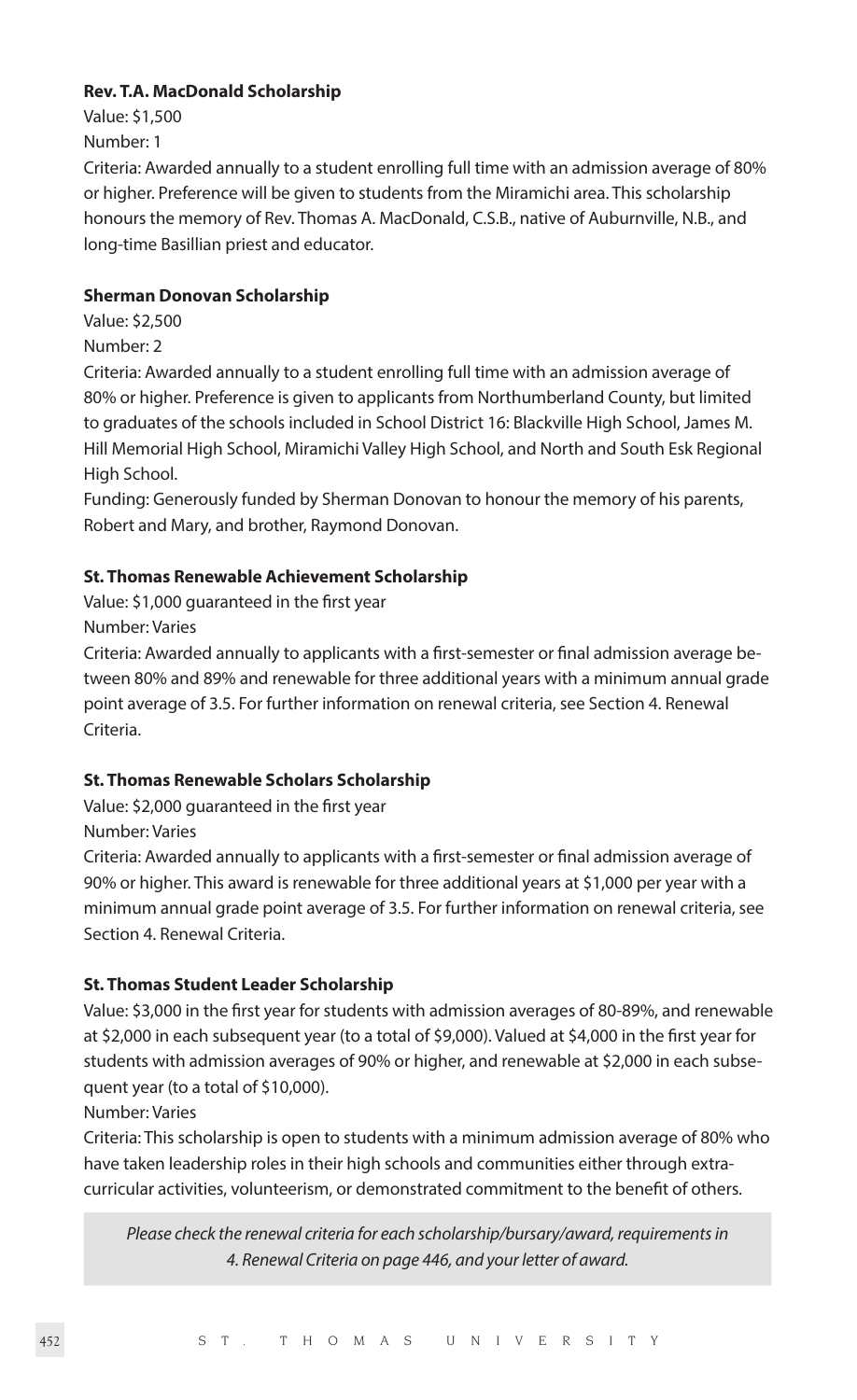To be eligible for the renewable portion of the award, students must achieve a minimum annual grade point average of 3.0. For further information on renewal criteria, see Section 4. Renewal Criteria.

#### **Vance Toner Hockey Scholarship**

Value: Varies Number: 1 Criteria: Awarded annually to a student enrolling full time with an admission average of 80% or higher, who intends to participate in the Women's Hockey Program.

#### **York Funeral Home Scholarship**

Value: \$1,000 Number: 1 Criteria: Awarded annually to a student enrolling full time with an admission average of 80% or higher who is a graduate of Leo Hayes High School. Selection criteria will also include student leadership.

Funding: Generously funded by the MacLeod Family.

## Awards

#### **Aboriginal Community Involvement Entrance Award**

Value: \$1,000

Number: 3

Criteria: Awarded annually to entering aboriginal students who have been involved in their high schools or communities through extracurricular activities, volunteerism or demonstrated commitment to the benefit of others.

Funding: Generously funded by the Aboriginal Education Initiative at St. Thomas University.

#### **Lawrence Durling Athletic Award**

Value: \$1,000

Number: 1

Criteria: Awarded annually to an entering student who will be an AUS or ACAA athlete, based on an admission average of 80% or higher and financial need. The scholarship honours Lawrence Durling, a former Vice-President (Finance and Administration) of St. Thomas University, and a supporter of varsity athletics.

Funding: Generously funded by Lawrence Durling and friends.

#### **Msgr. Joseph D. Woods Memorial Award**

Value: \$1000

Number: 3

Criteria: Awarded annually to a student who has achieved a minimum admission average of 80%, with demonstrated financial need. Preference will be given to students from the Miramichi, New Brunswick area.

Funding: Generously funded by Msgr. Joseph D. Woods.

#### **St. Thomas Entrance Award for Outstanding Scholar Athlete**

Value: \$10,000 (\$5,000 renewable over two years)

Number: 1

Criteria: To be awarded to a full-time entering student who is a graduate of an Atlantic Canadian secondary school program, who has demonstrated high academic achievement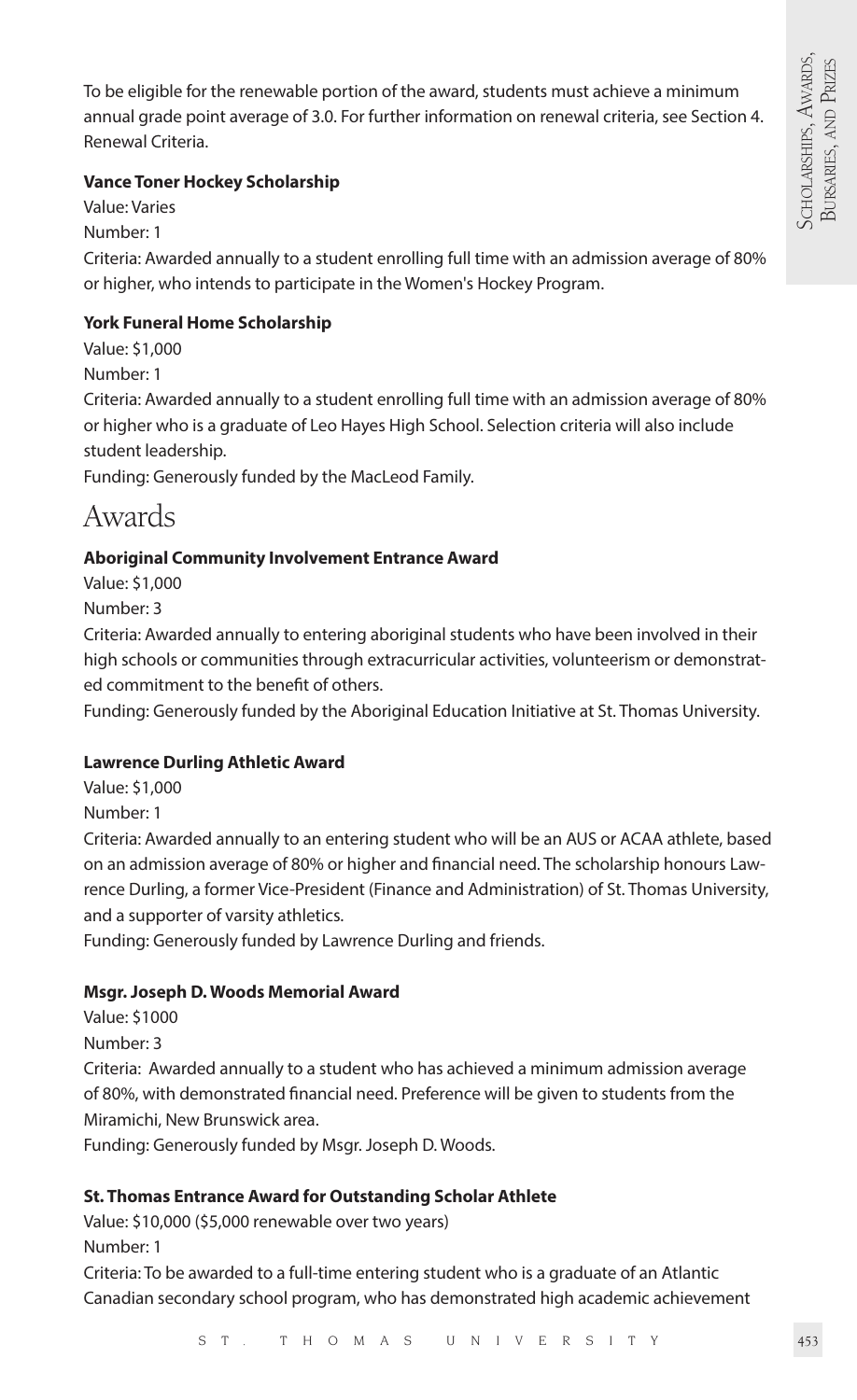(as determined by the Office of Admissions), and who will become a member of a varsity athletic team at St. Thomas.

Funding: Generously funded by the Arthur L. Irving Family Foundation.

### Bursaries

#### **Anne-Marie Eagles Memorial Award**

Value: \$1,000 (amount may vary) Number: 1

Criteria: Awarded to a student with a cumulative GPA of 3.5 or higher who is entering the Bachelor of Education program. As part of the student's application, a letter emphasizing the student's volunteer and community work, how they have overcome adversity, their reasons for pursuing a Bachelor of Education degree, and their commitment to the well-being of others must be included. Preference will be given to a student from a greater Fredericton, NB-area high school.

Funding: Generously funded by family and friends of Anne-Marie Eagles.

#### **Bernie McCann Memorial Bursary**

Value: \$1,000

Number: 1

Criteria: Awarded annually to an entering student enrolled full time, who is a graduate of Harvey High School, and who has demonstrated involvement in the school and wider community.

Funding: Generously funded, on an annual basis, by the family of Bernie McCann. Bernie was a proud St. Thomas alumnus and was very active in the Harvey Community.

#### **Dan and Valerie O'Brien Bursary**

Value: \$500

Number: 1

Criteria: Awarded annually to students entering university for the first time with selection based on financial information provided by the Canada Student Loan Assessment or its equivalent. Entering students who wish to be considered for this Bursary must submit a letter to the Admissions Office which outlines why they qualify.

Funding: Generously funded by donations from alumni, faculty, staff and friends of St. Thomas University.

#### **Douglas Young Scholar Bursary**

Value: \$3,000

Number: Multiple

Criteria: Awarded annually to entering student(s) from New Brunswick, with a minimum admission average of 75%, a commitment to community and extra-curricular activities, and demonstrated financial need.

Funding: Generously funded by donations from Canadian National Railway and the friends and family of Douglas Young.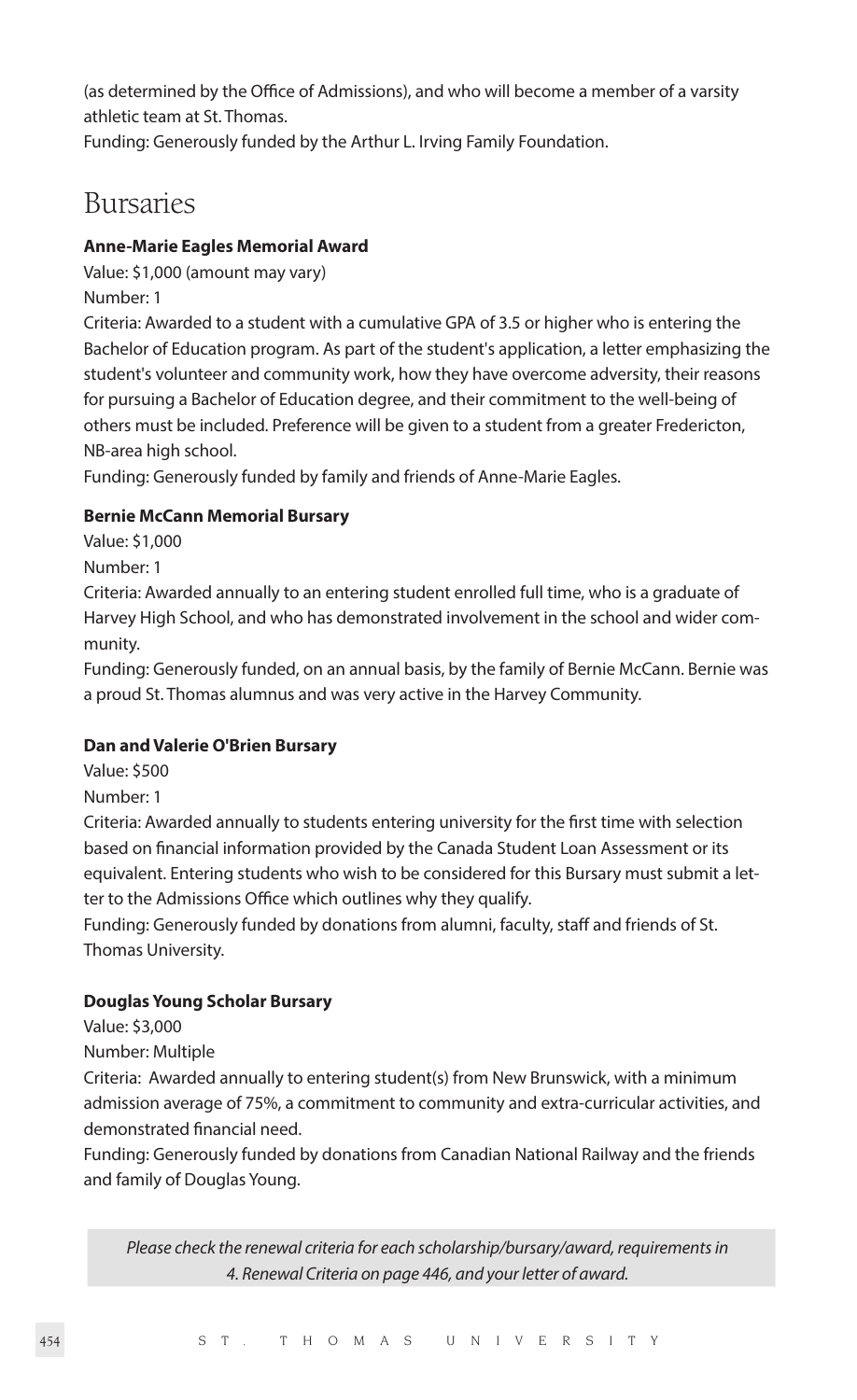#### **Geoffrey W. Vail Bursary**

Value: \$1,750 Number: 1

Criteria: Awarded annually to a student entering university under the mature student admissions policy. Among the selection criteria are financial need and the potential for contributing to the quality of student life or activities.

#### **Harrison McCain Scholars Bursary**

Value: \$4,000 renewable

Number: up to 3

Criteria: Awarded annually to Canadian high school graduates, with selection criteria including admission average of 80% or higher, financial need, leadership qualities, and a recognized initiative in funding university education. To qualify for annual renewal, recipients must maintain have a minimum annual GPA of 2.0 after first year, 3.0 after second year, and 3.3 after third year.

Funding: Generously funded by the Harrison McCain Foundation.

#### **Hazel Lahey Memorial Bursary**

Value: \$500

Number: 1

Criteria: Awarded annually to a female student from the Province of New Brunswick on the basis of financial need.

#### **James Alvin Keenan Memorial Bursary**

Value: \$3,500 Number: 1

Criteria: Awarded annually to a student entering the Bachelor of Education Program and based on financial need. To be eligible, students must demonstrate leadership, a passion for teaching and a strong record of community involvement. Preference will be given to students from York and Carleton Counties.

Funding: Generously funded by the Keenan Family.

#### **Heather & George Richmond Bursary**

Value: \$750

Number: 1

Criteria: Awarded to School of Education students from New Brunswick in good academic standing who have demonstrated financial need. In the absence of eligible St. Thomas University Bachelor of Education students, the bursaries may be awarded to Bachelor of Arts students in their third or fourth year of study.

Funding: Generously funded by Dr. Heather and Mr. George Richmond Q.C.

#### **John McKendy Memorial Bursary**

Value: \$500

Number: 2 Criteria: Awarded annually on the basis of financial need to New Brunswick students with a history of volunteer and/or community involvement and an awareness of issues of social justice.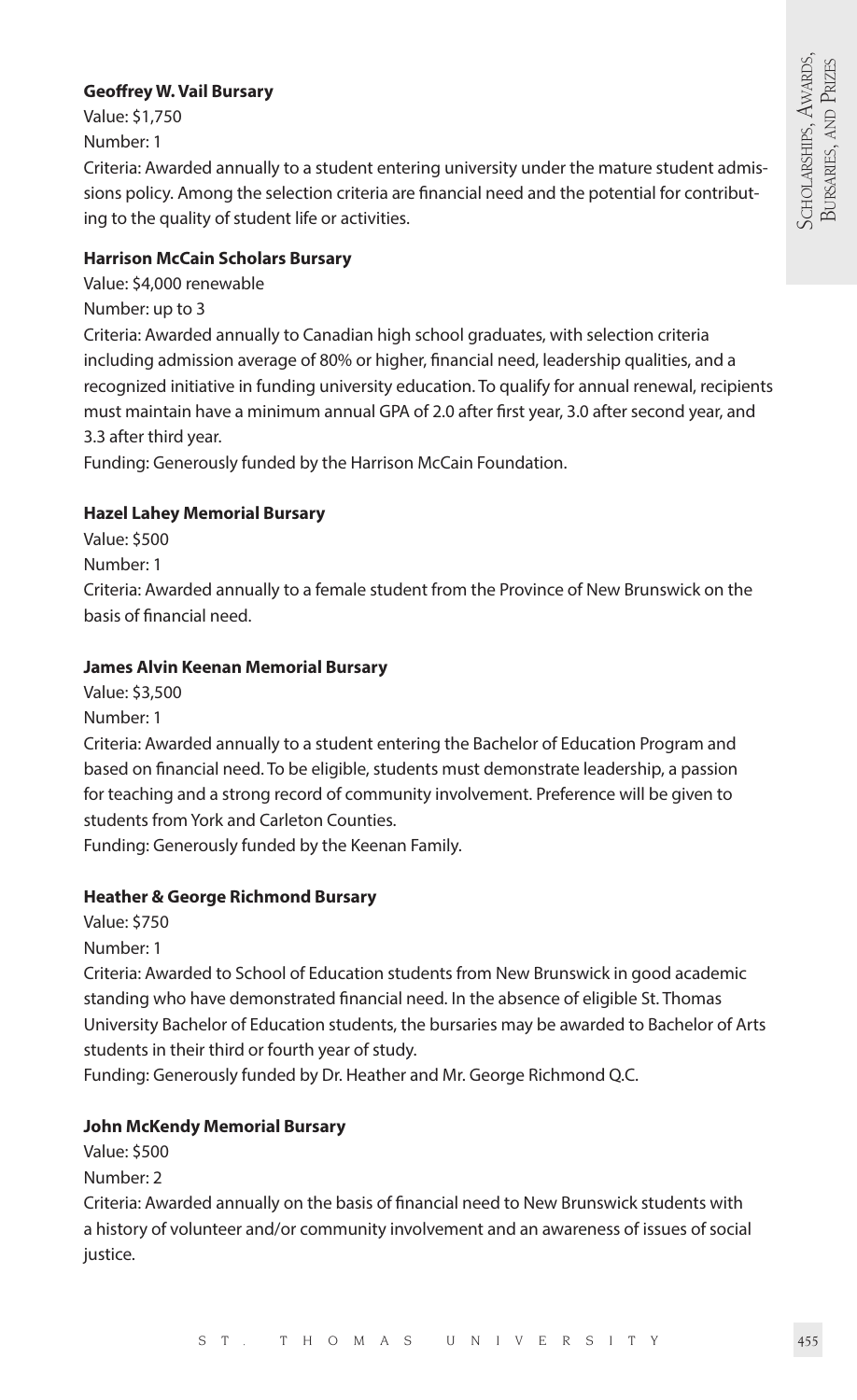#### **Maria McMahon Memorial Bursary**

Value: \$1,000 Number: 1 Criteria: Awarded annually on the basis of financial need to a New Brunswick student entering St. Thomas University.

#### **Marion Rockcliffe Hunt Bursary**

- Value: \$1,000
- Number: 2

Criteria: Awarded annually to an entering student, preferably a female student athlete, based on financial need. The bursary honours Marion Rockcliffe Hunt, the first female valedictorian of St. Thomas University and a generous benefactor.

Funding: Generously funded by the Estate of Marion Rockcliffe Hunt and friends.

#### **Millennium Entrance Bursary**

Value: Varies

Number: Varies

Criteria: Awarded annually to students entering university for the first time with selection based on financial information provided by the Canada Student Loan Assessment or its equivalent. Entering students who wish to be considered for a Millennium Entrance Bursary must submit a letter to the Admissions Office which outlines their qualifications and eligibility.

Funding: Generously funded by donations from alumni, faculty, staff and friends of St. Thomas University.

#### **Milton and Patricia Bassen Bursary**

Value: \$500 (Minimum)

Number: 1

Criteria: Awarded annually to a student from a school in the Greater Saint John area entering the first year of studies at St. Thomas, who has demonstrated financial need.

Funding: Generously funded annually by The Greater Saint John Community Foundation through a bequest from the Estate of Patricia A. Bassen.

#### **Msgr. George W. Martin Bursary**

Value: Varies

Number: Varies

Criteria: Awarded annually to entering students from New Brunswick on the basis of financial need.

Funding: Funded by the estate of Msgr. George W. Martin

#### **President Dawn Russell Entrance Bursary**

Value: \$1,000 Number: up to 8

Criteria: Awarded annually to entering students from New Brunswick on the basis of financial need.

Funding: Generously funded by John Bragg in honour of Dawn Russell, an alumna of St. Thomas who became President of the University in 2011.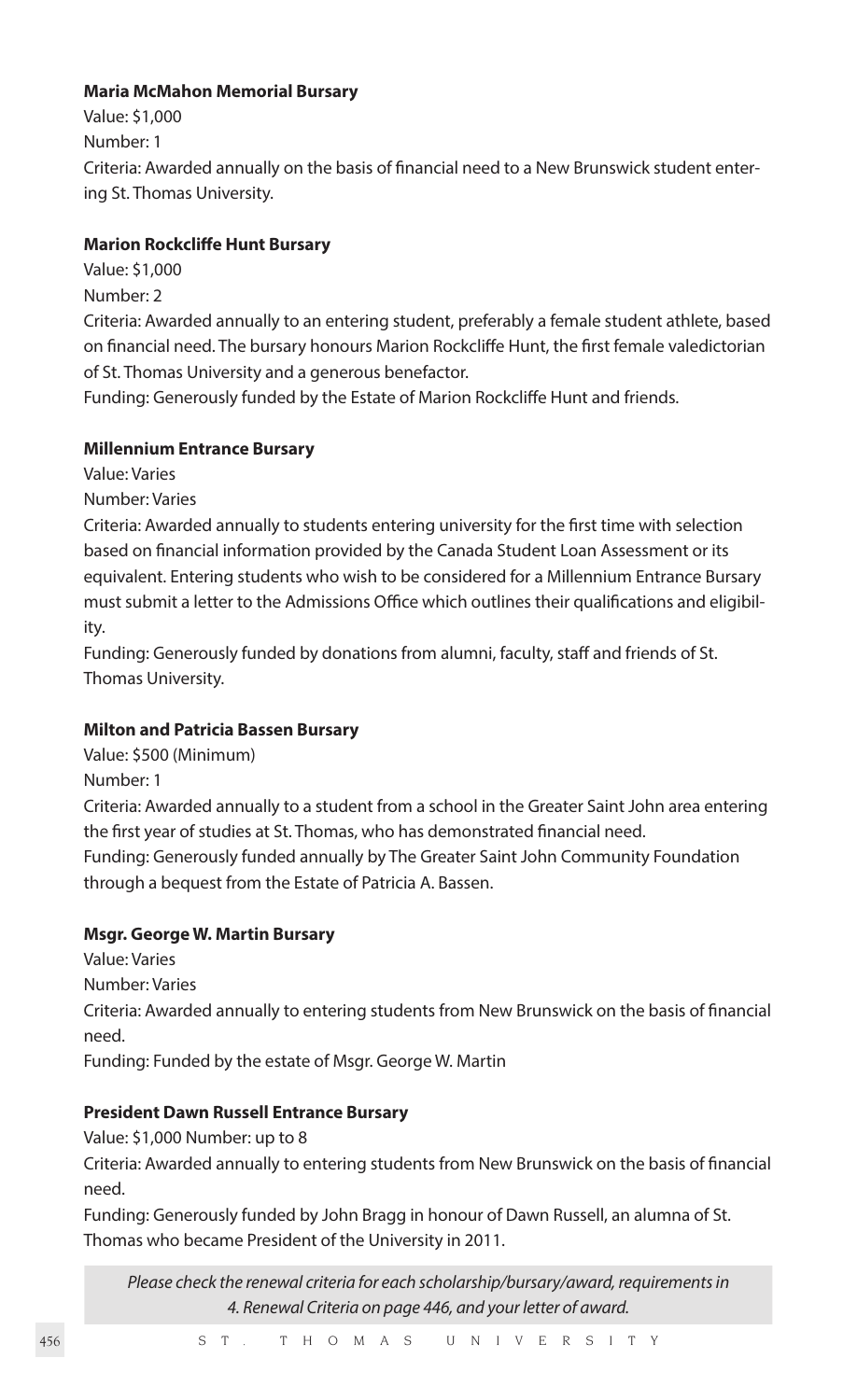#### **Saputo Bursary**

Value: \$2,500 Number: 1 Criteria: Awarded annually to a student entering university for the first time, with demonstrated financial need.

#### **School of Education Bursary**

Value: \$500 - \$1,000

Number: Varies

Criteria: Awarded to School of Education students in good academic standing who have demonstrated financial need.

Funding: The bursary is generously funded by students, alumni and friends of the School of Education at St. Thomas University.

#### **The Joyce Family Foundation Entrance Bursary**

Value: \$1,000

Number: Varies

Awarded annually to an entering full-time student from outside of New Brunswick who is a Canadian citizen or permanent resident. Preference will be given to students who have left high school no more than eight years prior to attending St. Thomas University and who are attending university for the first time.

Funding: Generously funded by The Joyce Family Foundation.

#### **The Joyce Family Foundation Entrance Bursary (NB Students)**

Value: \$1,000

Number: Varies

Awarded annually to an entering full-time student from New Brunswick who is a Canadian citizen or permanent resident. Preference will be given to students who have left high school no more than eight years prior to attending St. Thomas University and who are attending university for the first time.

Funding: Generously funded by The Joyce Family Foundation.

#### **Vance Toner Memorial Bursary**

Value: \$1,000

Number: 1

Criteria: Awarded annually to an incoming full-time student in good academic standing, graduating from the Anglophone-East School District in the Moncton area with selection based on financial need.

Funding: Generously funded by St. Thomas alumni and friends residing in the Moncton area.

## II. Upper-Year Scholarships, Awards and Bursaries

St. Thomas offers a student awards program that includes scholarships for high academic achievement, bursaries for students who have demonstrated financial need, and other awards for students balancing academic performance with extra-curricular, volunteer, or community achievements.

Unless otherwise indicated, the deadline for scholarship and award applications is May 15. The Scholarship Application Form is available at the Office of the Registrar, or can be downloaded by clicking here. Note that some scholarships require additional application materials.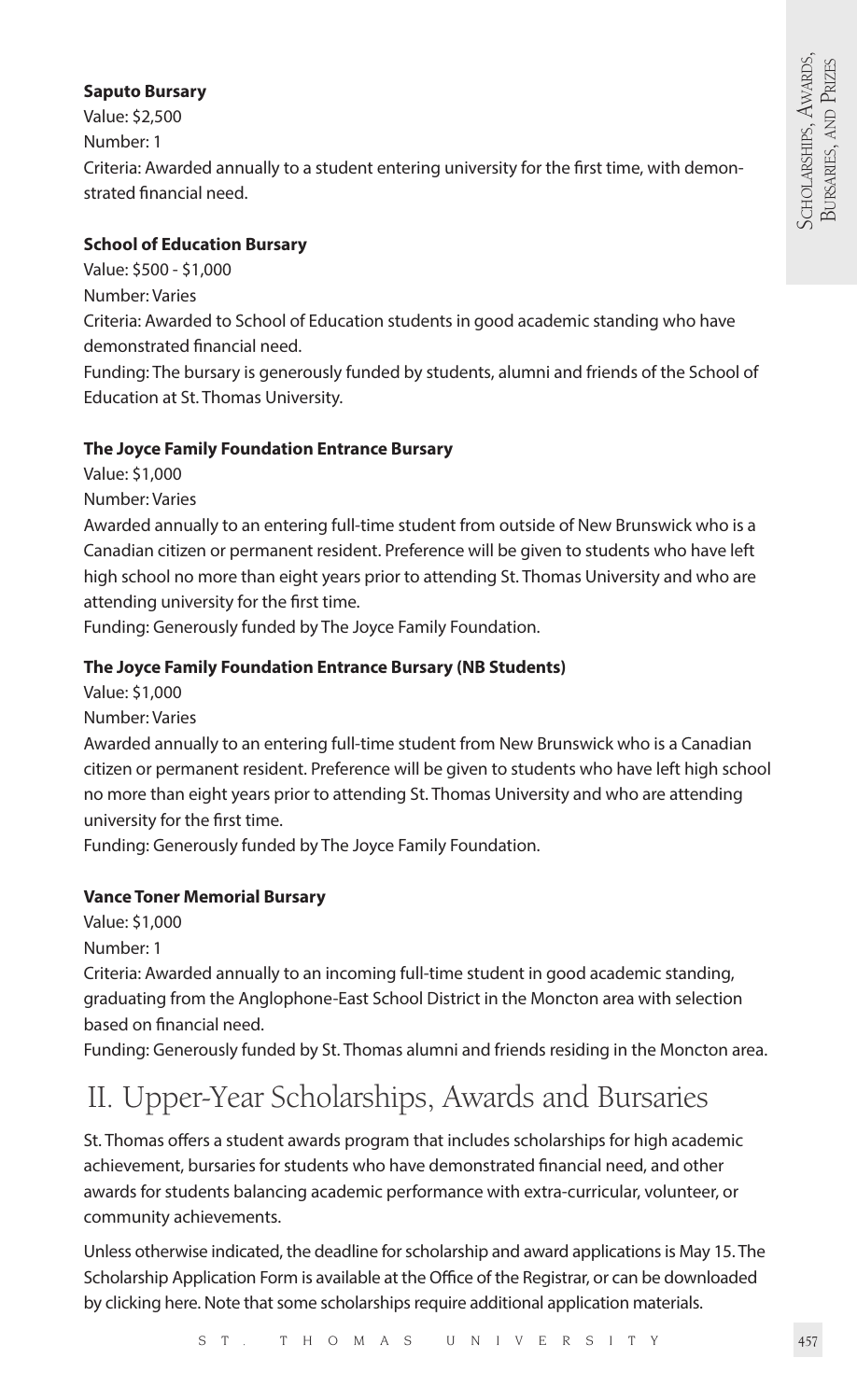Unless otherwise indicated, the deadline for bursary applications is October 31st. The Bursary Application Form is available at the Office of the Registrar, or can be downloaded at www.stu.ca. Note that some bursaries require additional application materials.

## **Scholarships**

#### **ATV Media Scholarship**

Value: \$2,000 Number: 1

Criteria: Awarded annually to a student entering the third year of the Journalism Program who is a member of a designated group as defined in the Canada Employment Equity Act. Preference will be given to a student who is a member of a visible minority or Indigenous peoples who demonstrates an interest in television journalism. If a candidate from one of the designated groups is not available, the University reserves the right to identify other deserving candidates.

Funding: Generously funded by ATV/CTV Television.

#### **Bell Media Scholarship in Journalism**

Value: \$750 Number: 1 Criteria: Awarded to an upper-year student in excellent academic standing, majoring in Journalism. Funding: Generously funded by the Bell Media Scholarship in Journalism Endowment.

#### **Bernard and Louis Bloomfield Scholarship**

Value: \$1,500 Number: 1 Criteria: Awarded annually on the basis of academic achievement.

#### **Bertha L. Miller Memorial Scholarship**

Value: \$1,000 Number 1 Criteria: Awarded annually to a graduating student who demonstrates academic merit and who has been accepted to postgraduate studies. Preference will be given to students who intend to pursue postgraduate studies in Library Science. Funding: Generously funded by Bertha Miller and Family.

#### **CFUW Fredericton Adult Learner Scholarship**

Value: \$2,000 Number: 1 Criteria: Awarded annually in January to a female full-time student from New Brunswick who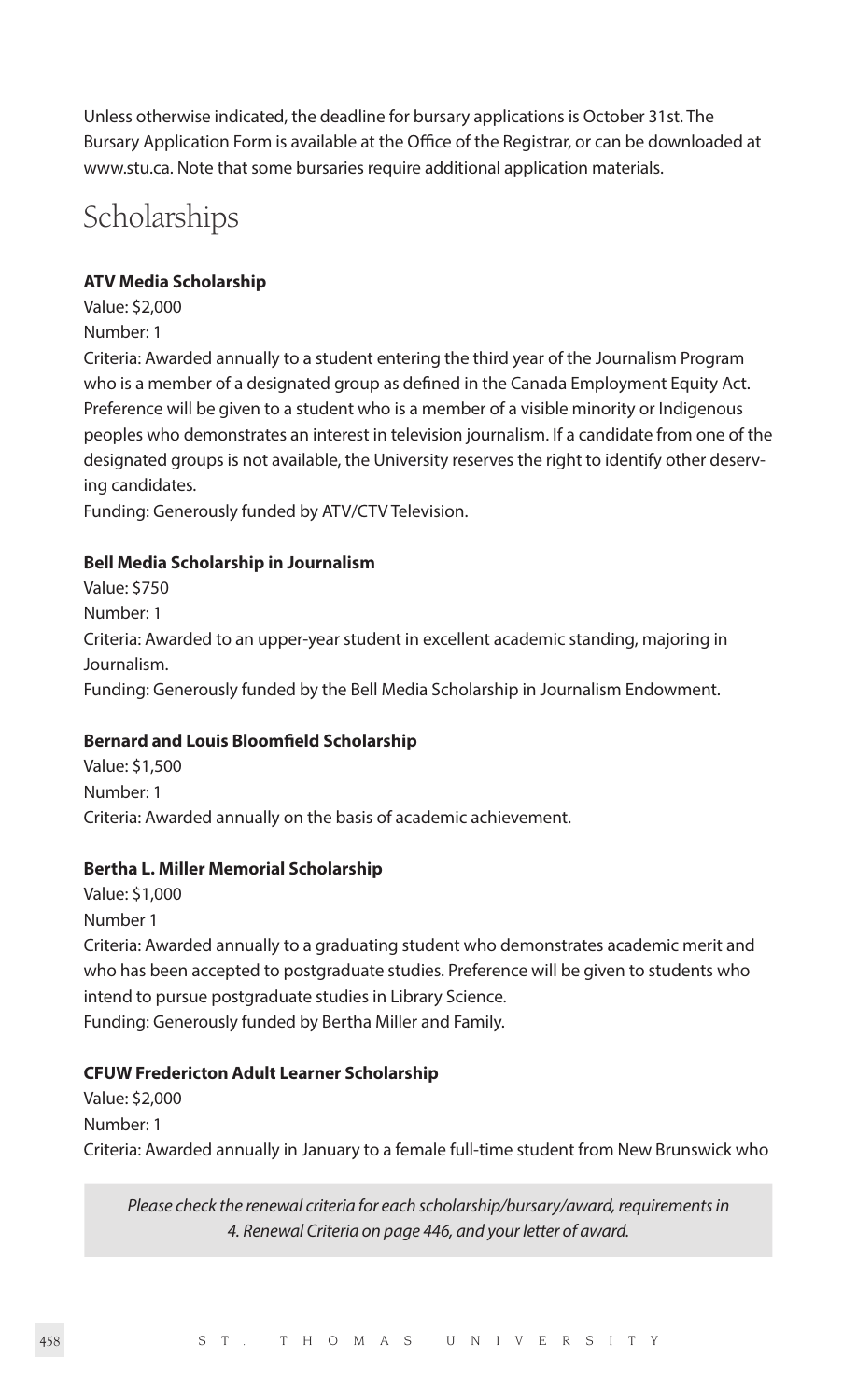was admitted to the University as an adult learner and who has successfully completed the first year (a minimum of 30 credit hours) of the BA Program. Selection is based on academic achievement.

Funding: Generously funded by the Canadian Federation of University Women Fredericton.

#### **CFUW Fredericton Scholarship**

Value: \$2,000

Number: 1

Criteria: Awarded annually in January to a female full-time student from the province of New Brunswick in the second or third year of an undergraduate degree program. Selection will be on the basis of academic achievement (GPA).

Funding: Generously funded by the Canadian Federation of University Women Fredericton.

#### **Chinese Cultural Association of New Brunswick Scholarship**

Value: \$1,000

Number: 1

Criteria: Awarded annually to a returning full-time student with an annual GPA of 3.3 or higher who has demonstrated a commitment to, and involvement with, the Chinese community and multicultural activities. This scholarship is open to students in any department or program.

Funding: Generously funded by the Chinese Cultural Association of New Brunswick.

#### **Commcorp Financial Services Inc. Scholarship**

Value: \$250 Number: 1 Criteria: Awarded annually to an undergraduate student in good academic standing and in need of financial assistance. Funding: Generously funded by Commcorp Financial Services Inc.

#### **Cornelius & Katherine Kingston Memorial Scholarship**

Value: \$1,000 Number: 1 Criteria: Awarded annually to a third-year student majoring in English. Selection is based on academic achievement. Funding: Generously funded by members of the Kingston family.

#### **Cornelius E. and Annie Crowley Memorial Scholarship**

Value: \$2,000 Number: 2

Criteria: Awarded annually to third or fourth-year students honouring or majoring in religious studies. Selection is based on academic achievement.

Funding: Generously funded by the late Elizabeth Ann Crowley in memory of her parents.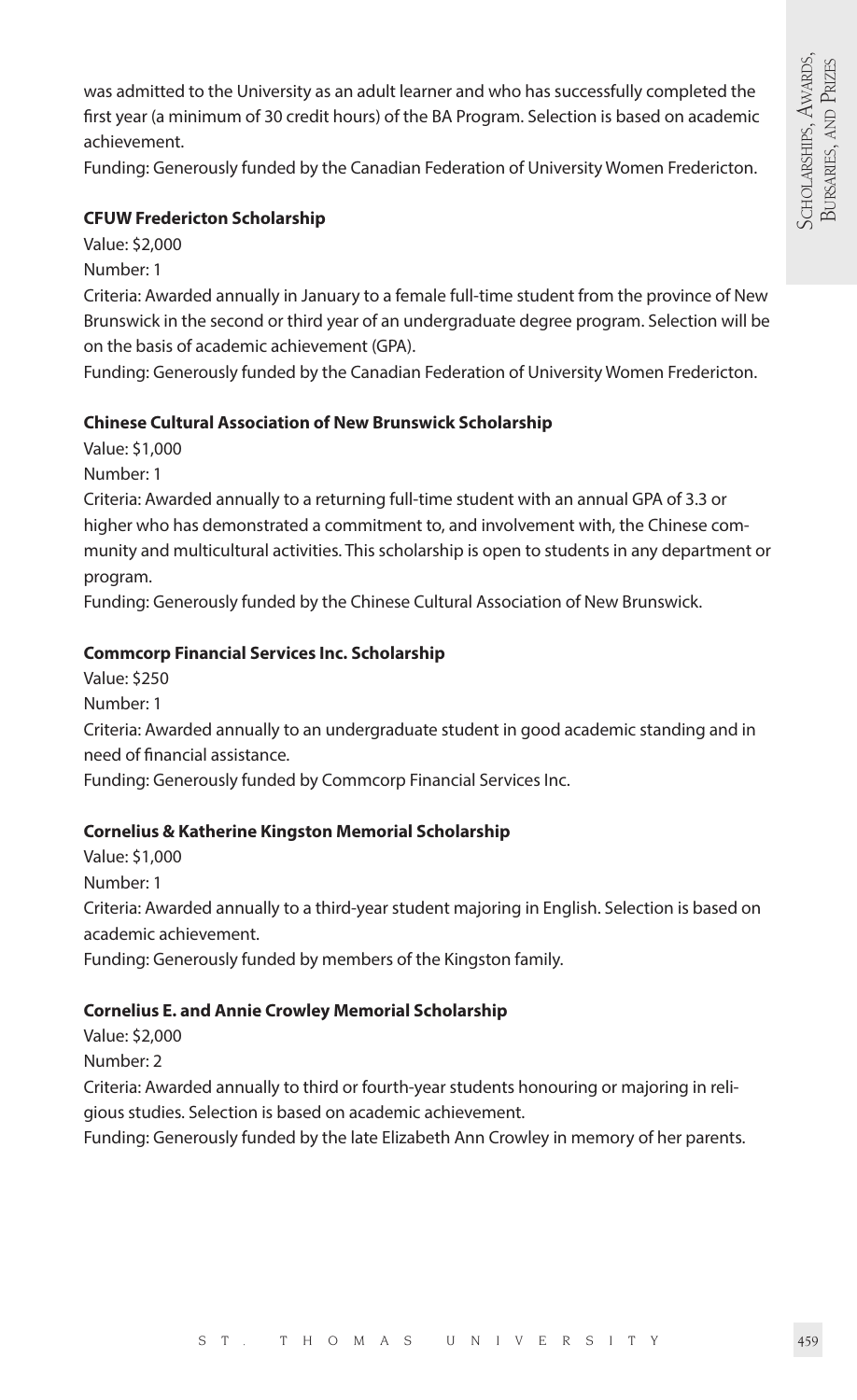#### **Craig J. Carleton, QC Scholarship in Human Rights**

Value: \$1,000 Number: 1 Criteria: Awarded annually to a student entering third or fourth year, and majoring or honouring in Human Rights. Selection is based on academic achievement. Funding: Generously funded by the Craig J. Carleton, QC Endowment Fund.

#### **Dick and Judy Kennedy Scholarship in English**

- Value: \$750
- Number: 1

Criteria: Awarded annually to a student entering third or fourth year with a major or honours in English. Selection is based on academic achievement. Funding: Generously funded by Dick and Judy Kennedy.

#### **Dr. Abdul Qaiyum Lodhi Scholarship**

Value: \$500

Number: 1

Criteria: Awarded annually to a student registered in the Criminology and Social Justice Program. Selection is based on academic achievement. The scholarship honours the memory of Dr. Abdul Q. Lodhi, a professor of sociology at St. Thomas University from 1984-91 and the founder and first director of the certificate program in criminology and social justice. Funding: Generously funded by the family of Dr. Abdul Qaiyum Lodhi.

#### **Dr. Marguerite Michaud Scholarship**

Value: \$500 Number: 1 Criteria: Awarded annually on the basis of academic achievement. Funding: Generously funded by Dr. Marguerite Michaud.

#### **Dr. Richard W. Costello Scholarship**

Value: \$1,000 Number: 1 Criteria: Awarded annually on the basis of academic achievement to an anthropology student entering the fourth year of study. Funding: Generously funded by the estate of Dr. Richard Costello.

#### **FAUST Scholarship**

Value: \$3,000 Number: 1 Criteria: Awarded annually to a full-time returning student on the basis of academic achievement.

Funding: Generously funded by the Faculty Association of the University of St. Thomas.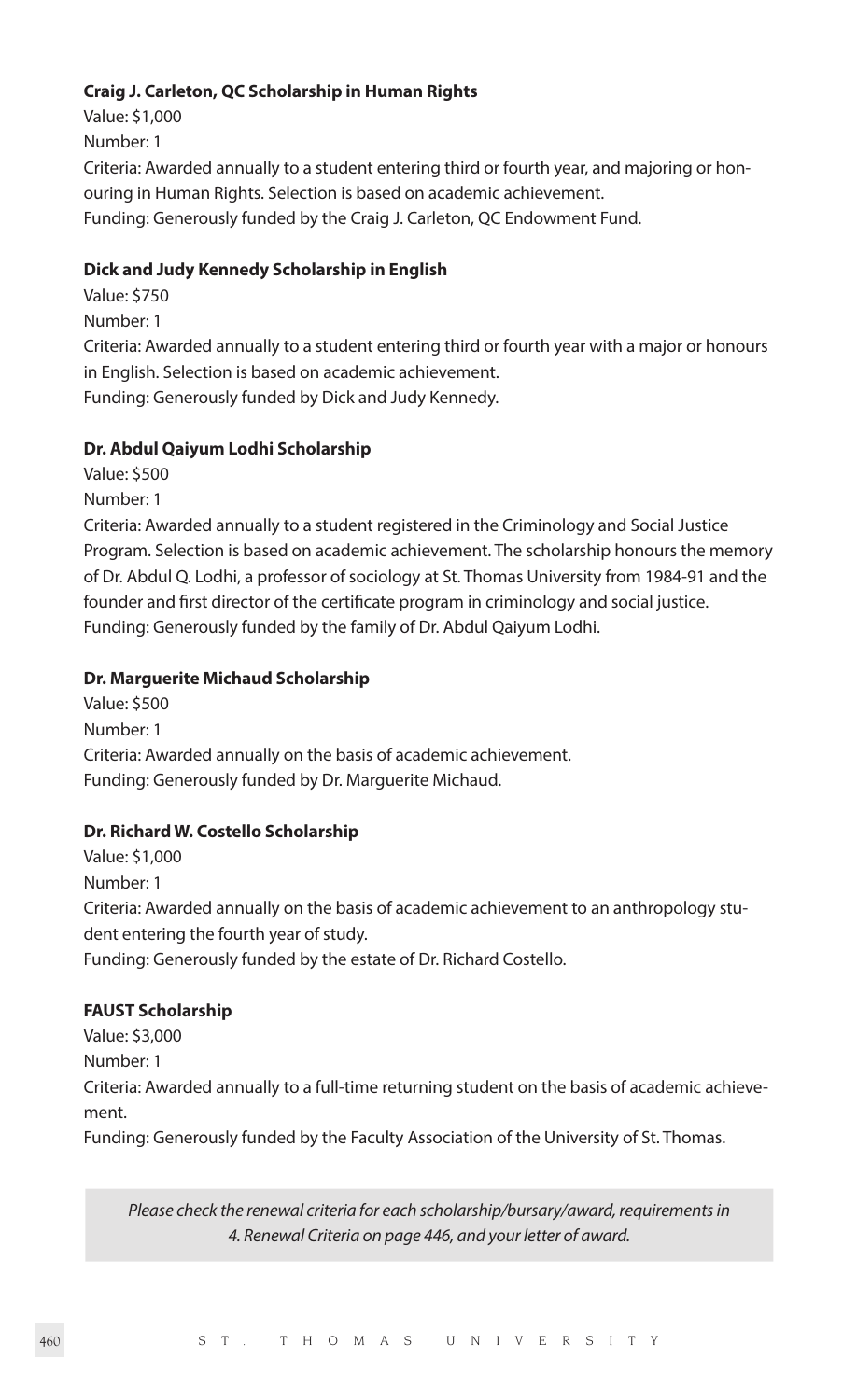#### **Fredericton Epsilon Y's Service Club STU Tommies Scholarship**

Value: \$1,500 Number: 1

Criteria: To be awarded annually to a student-athlete who has a minimum 3.5 G.P.A. (Academic All Canadian, National Scholar or Dean's List standing) entering second, third, or fourth year. The recipient will be selected on the basis of demonstrated perseverance and commitment to their studies, athletic pursuits, and community outreach. Funding: Annually funded by the Fredericton Epsilon Y's Service Club.

#### **General Motors Scholarship**

Value: \$1,250 Number: 1 Criteria: Awarded annually with preference to a student enrolled in the Journalism Program.

#### **Golden Jubilee Scholarship**

Value: \$5,000 Number: 1

Criteria: To commemorate the 50th anniversary of Queen Elizabeth's coronation, the Province of New Brunswick established the Golden Jubilee Scholarship in 2002. The Province of New Brunswick provides a total of \$20,000 annually distributed equally among the four public universities - University of New Brunswick, Universite de Moncton, St. Thomas University, and Mount Allison University. Each university annually offers one Golden Jubilee Scholarship valued at \$5,000 to an eligible student. To be eligible, students must be: a New Brunswick resident based on Student Financial Services guidelines for provincial residency status at the time of receipt of scholarship; in third year going into fourth year of a four-year program or fourth year going into fifth year of a five-year program, and; enrolled full time in an undergraduate degree program in one of the four public universities in New Brunswick. All scholarships are awarded on the basis of academic excellence (as defined by the institution) and financial need (as defined by Student Financial Services).

Funding: Generously funded by Maritime Provinces Higher Education Commission.

#### **Holy Cross Fathers Scholarship in Catholic Studies**

Value: \$1,000

Number: 1

Criteria: Awarded annually to students in third and fourth year who are majoring or minoring in Catholic Studies. Selection is based on academic achievement with an annual GPA of 3.0 or higher, as well as financial need. This scholarship honours the religious members of the Congregation of Holy Cross appointed to St. Thomas University in various capacities since 1964.

Funding: Generously funded by the Holy Cross Fathers.

#### **Juergen Doerr History Scholarship**

Value: \$1,000

Number: 1

Criteria: Awarded annually to a second, third or fourth-year student majoring in history. The recipient must have maintained an annual grade point average of 3.3 or higher. Selection will be based on academic achievement.

Funding: Generously funded by Uta Doerr.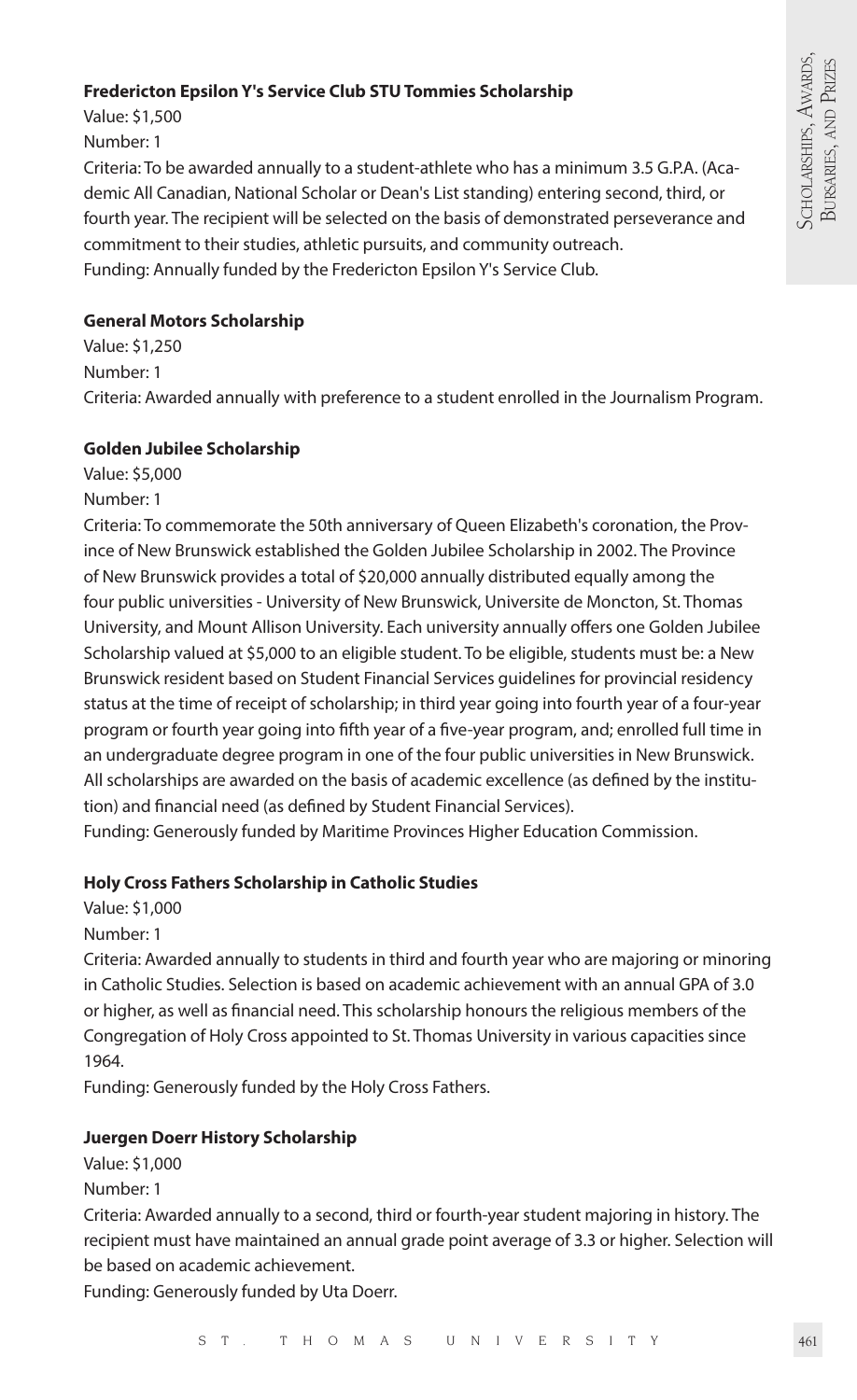#### **McElroy Memorial Scholarship**

Value: \$1,000 Number: 2 Criteria: Awarded annually to students on the basis of academic achievement. Funding: Generously funded by the Estate of Mary Ann McElroy.

#### **Milton Levine and Marion Brien Scholarship**

Value: \$250

Number: 1

Criteria: Awarded annually on the basis of academic achievement and leadership. Preference will be given to a student from rural New Brunswick. Funding: Generously funded by Milton Levine.

#### **NB Power Leadership in Comm & Public Policy Scholarships**

Value: \$3,000

Number: 3

Criteria: Awarded to students entering their third or fourth year of study, and majoring in Communications & Public Policy. Selection is based on academic achievement. Preference will be given to students who have also demonstrated volunteer and leadership involvement in extra-curricular activities on campus and in the community. Further preference will be given to students who have not received a major scholarship from the University. Funding: Generously funded annually by NB Power.

#### **Paul Morrissy Memorial Scholarship**

Value: \$500 Number: 1

Criteria: Awarded annually to a third-year student majoring in Anthropology, on the basis of academic achievement. Preference will be given to a student from Miramichi. Funding: Generously funded by family and friends of Paul Morrissy.

#### **Rabbi David Spiro Scholarship**

Value: \$250 Number: 1 Criteria: Awarded annually to a student in good academic standing.

#### **Reader's Digest Foundation of Canada Scholarship**

Value: \$1,000 Number: 1 Criteria: Awarded annually to students majoring in journalism on the basis of overall achievement in liberal arts and excellence in journalism. Funding: Generously funded by the Reader's Digest Foundation of Canada.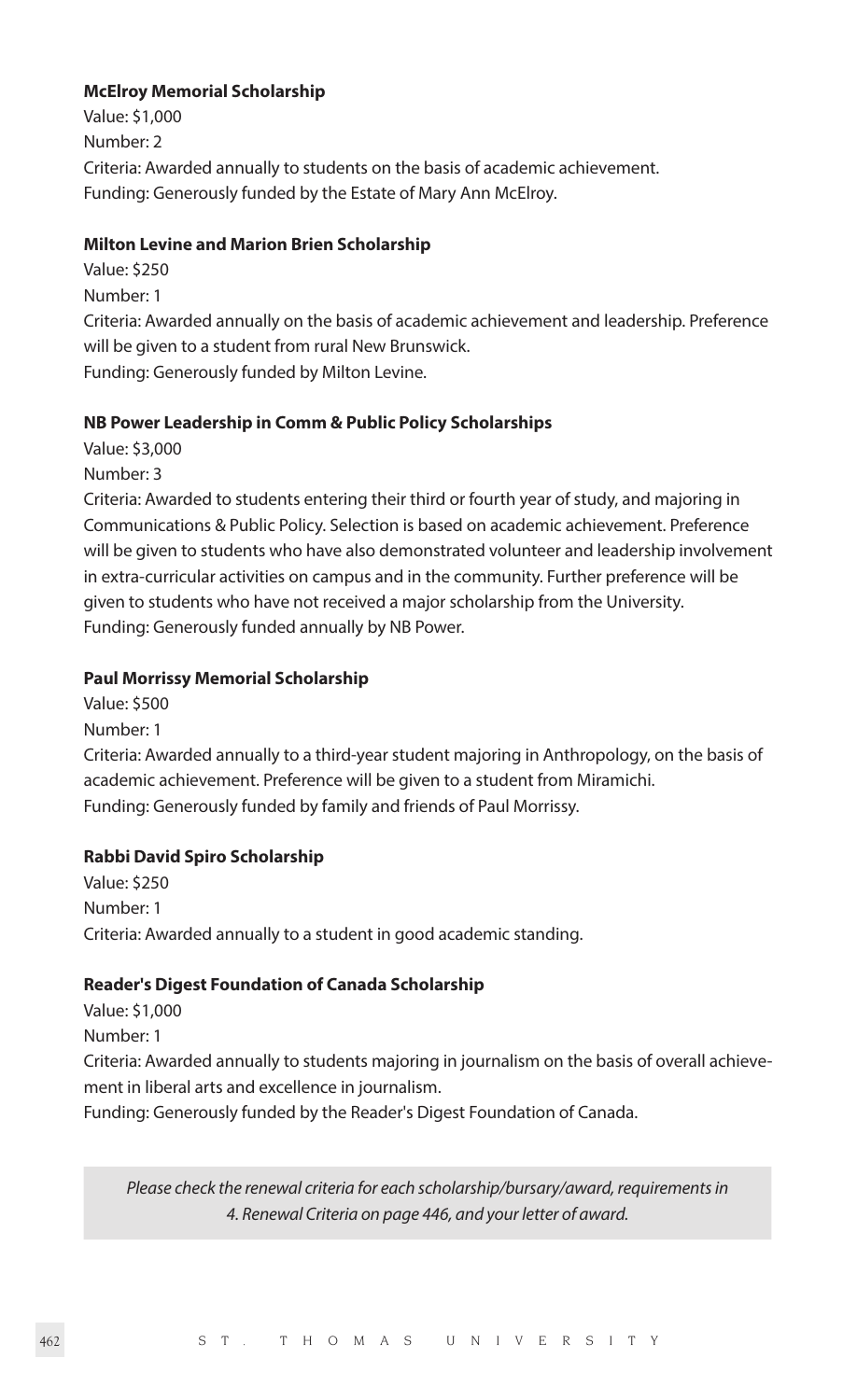#### **Rev. A. L. McFadden Scholarships**

Value: \$1,000 Number: 2 Criteria: Awarded annually on the basis of academic achievement. Funding: The Father A. L. McFadden Scholarship Fund initiated by former students of Father McFadden.

#### **Rev. Edmund J. Casey Memorial Scholarship**

Value: \$1,000

Number: 1

Criteria: Awarded annually to a third-year student who has a GPA of above 3.5 and demonstrates high character and leadership within the St. Thomas Community. Funding: Generously funded in memory of Rev. Edmund J. Casey.

#### **Rev. Richard O'Brien Waugh C.S.C. Scholarship**

Value: Varies

Number: 1

Criteria: Awarded annually on the basis of academic achievement to returning students enrolled in Arts and Social Work. This scholarship honours the memory of Father Waugh, a member of the Holy Cross Fathers who taught Philosophy at St. Thomas University from 1964-1986.

Funding: Generously funded by the Holy Cross Fathers.

#### **Rev. Thomas J. Daley Memorial Scholarship**

Value: \$500

Number: 1

Criteria: Awarded annually to a third or fourth-year student who is actively involved in extracurricular life at St. Thomas University and who demonstrates academic achievement with considerations for financial need.

Funding: Generously funded by the St. Thomas University Alumni Association in honour of the late Thomas J. Daley, BA'59, and Director of Alumni from 1982-1987.

#### **Richard Dean Brown Memorial Scholarship**

Value: \$700

Number: 1

Criteria: Awarded annually to an undergraduate student on the basis of academic merit, with an interest in the study of human rights.

#### **Senator Donald A. McLean Memorial Scholarship**

Value: \$1,000

Number: 1

Criteria: Awarded annually to returning full-time students on the basis of academic achievement. Preference will be given to students who have graduated from a New Brunswick high school.

Funding: Generously funded by the late Catherine Mary McLean in memory of her late husband, Senator Donald A. McLean, LLD (STU 1972).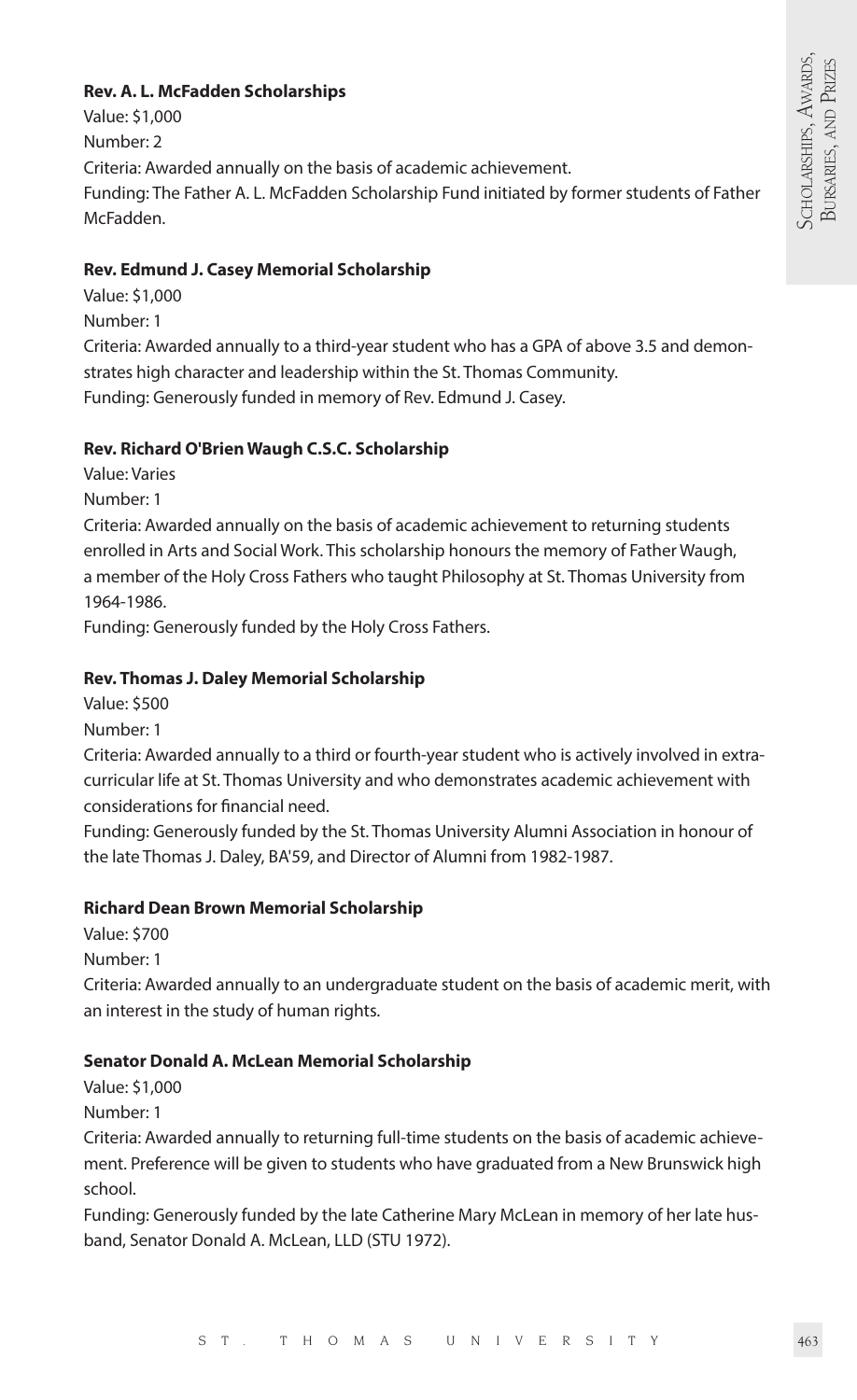#### **St. Thomas Intercollegiate Athletics Awards**

Value: Varies to a maximum of full-tuition and compulsory fees.

Number: Varies

Criteria: Awarded annually to full-time students who have completed two successful semesters and are involved in Canadian Interuniversity Sport (CIS) athletics. Student athletes must have maintained satisfactory grades during their last session as a full-time student.

#### **The Ethnographer Scholarship**

Value: \$500

Number: 1

Criteria: Awarded annually to a student majoring or honouring in Anthropology who has achieved a cumulative grade point average of 3.5 or higher.

Funding: Generously funded by St. Thomas Alumnus Nathaniel Hunt.

## Awards

#### **Alessi and Giddens Rugby Award**

Value: \$500

Number: 1

Criteria: Awarded to a third, fourth or fifth-year female student who has demonstrated athletic and leadership abilities in the sport of Rugby. The student must also have a minimum annual GPA of 3.3. Consideration will be given to students with demonstrated financial need. Preference will be given to students from outside of New Brunswick.

#### **Brad Naugler and Stephanie Kohlruss Award**

Value: \$500

Number: 1

Criteria: Awarded annually to a returning student enrolled as a major in English, Philosophy or Religious Studies. The student must be in good academic standing. Preference given to a student who has demonstrated an ongoing commitment to volunteerism and/or philanthropy in their community.

#### **Brian Carty Memorial Award**

Value: \$500

Number: 1

Criteria: Awarded annually to a Social Work student with high academic achievement having completed their first year. The student must embody the values of the Social Work Program, values Brian demonstrated throughout his life: openness, respect, collegiality, mutuality, accountability and reconciliation. Priority will be given to a student from New Brunswick. Funding: Generously funded by the friends, colleagues and family of Brian Carty. Application Process: Students are to complete and submit a Scholarship Application form to the Registrar's Office by May 15.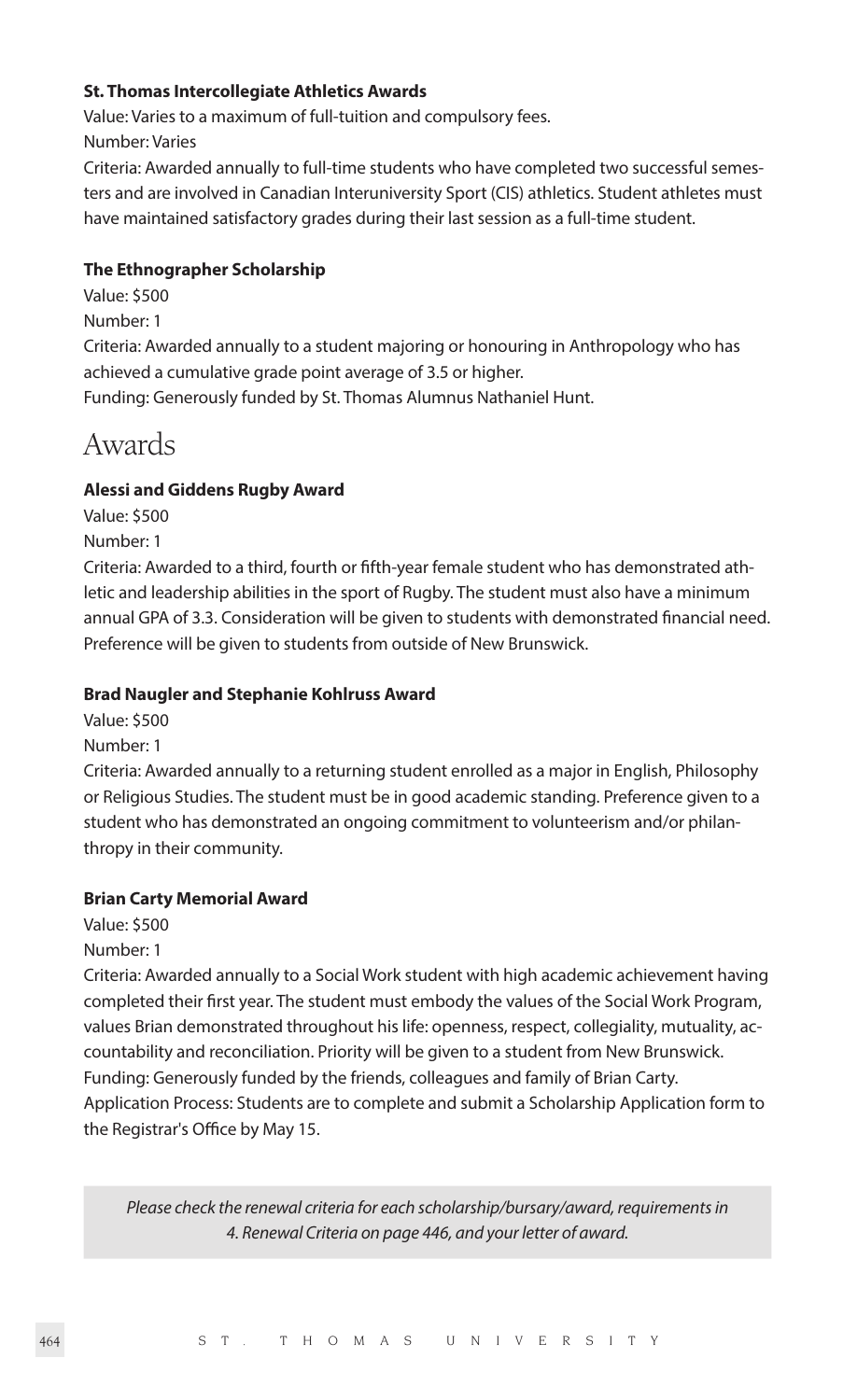#### **Dwight Dickinson Basketball Award**

Value: \$1,000 Number: 1

Criteria: Awarded to a student with satisfactory academic standing who has demonstrated athletic and leadership abilities in the sport of basketball.

Funding: Generously funded by an endowment established by friends and alumni of STU Basketball in honour of Coach Dwight Dickinson's 22 years of service.

#### **Fielden & Constance Lambert Gerontology Leadership Award**

Value: \$1,000

Number: 1

Criteria: Awarded annually to a third or fourth-year student from New Brunswick majoring in Gerontology with a GPA of 3.3 or higher. Preference will be given to students who have demonstrated a commitment to the well-being of older adults through employment, volunteer or community involvement.

Funding: Generously funded by Margaret-Anne Ashfield '72 and Dale Ashfield in memory of Margaret-Anne's loving parents, Fielden Lambert and Constance Lambert.

#### **Francis Farrington Memorial Basketball Award**

Value: \$200

Number: 2 (one male and one female recipient)

Criteria: Awarded to students in satisfactory academic standing who have demonstrated athletic and leadership abilities in the sport of basketball, and a commitment to community and volunteer service.

Funding: Generously funded by teammates, friends, and coaches of Francis Farrington.

#### **Kay Robinson Award**

Value: \$500

Number: 1

Criteria: Awarded annually to a full-time student in their third or fourth year or in the B.Ed. program, who is a single parent. Selection is based on academic achievement. Funding: Generously funded in honour of Kay Robinson.

#### **Mark Adams Great Books Memorial Award**

Value: \$1,000

Number: 1

Criteria: Awarded to a full-time third or fourth-year student with an annual GPA of 3.3 or higher who is majoring or honouring in the Great Books Program. Preference will be given to students who can demonstrate financial need.

Funding: Generously funded by Nathan McAllister in memory of his friend and classmate.

#### **Scoudouc River Cont. Ed. Award: Part-time Students**

Value: minimum \$100 to a maximum of \$300 per course Number: Varies

Criteria: Field of study unrestricted, tenable only at post-secondary institutions in New Brunswick. These awards are intended for part-time students and are open to persons residing in New Brunswick who were not engaged in full-time study during the twelve-month period preceding the date of application. No one may receive more than one of these awards in any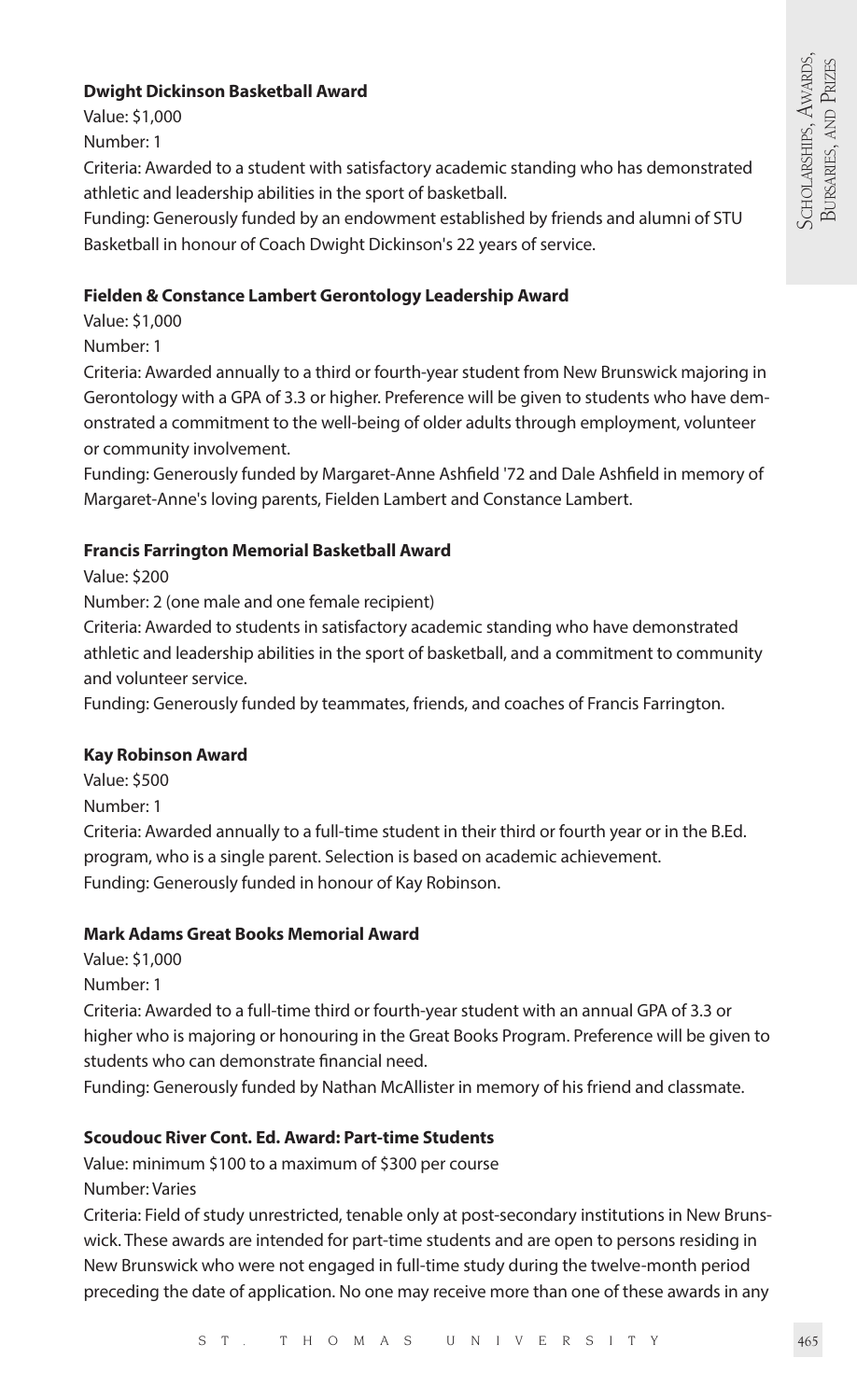#### calendar year.

Application Process: Application forms can be obtained from the Registrar's Office, St. Thomas University. The completed forms should be returned to that office. Awards are made in the middle of the months of October, February, May and July; applications should be made respectively before September 15, January 15, April 15 and June 15. Applications will be considered by the Scoudouc River Continuing Education Awards Selection Committee. Funding: Generously funded by the late Dr. William L. Webster.

#### **Scoudouc River University Awards**

Value: Minimum \$1,000; maximum \$4,500 Number: Varies

Criteria: Awarded annually but may be renewed upon re-nomination at the pleasure of the awarding committee. These awards are intended for full-time students and are open to St. Thomas University students. Awards are open to those who have signal promise but are especially needy or handicapped in any way; or to those with unusual direction or promise, or to those of distinct interest not qualified for other regularly established scholarships and awards selectively or competitively available. Nominees must be enrolled full-time in an undergraduate program. At the time of nomination, the nominee must be domiciled in the province of New Brunswick. Candidates taking up a Scoudouc River University Award may not hold, during the tenure of that award, other major financial awards. Apply: President's Office, St. Thomas University.

Funding: Generously funded by the late Dr. William L. Webster.

#### **Special Project Fund – Political Science**

Value: Maximum \$300

Number: 1

Criteria: This fund is available to students undertaking extracurricular activities that further their education and experience in areas related to Political Science such as community activism, attendance at educational conferences, or development of projects related to their education. Students must apply in writing to the Chair of the Political Science Department stating what they are applying to fund, how much support they are asking for, and other sources of funding they have applied to or received. The application must also include a statement of how the proposed project will further their education in Political Science or how it is connected to Political Science.

Funding: Generously funded by Kevin Malone.

#### **Ted Daigle Memorial Drama Award**

Value: \$750

Number: 2

Criteria: Awarded annually to a full-time student in their second, third, or fourth year or in the B.Ed. program. Selection is based on academic achievement.

Funding: Generously funded by friends and family in memory of Ted Daigle.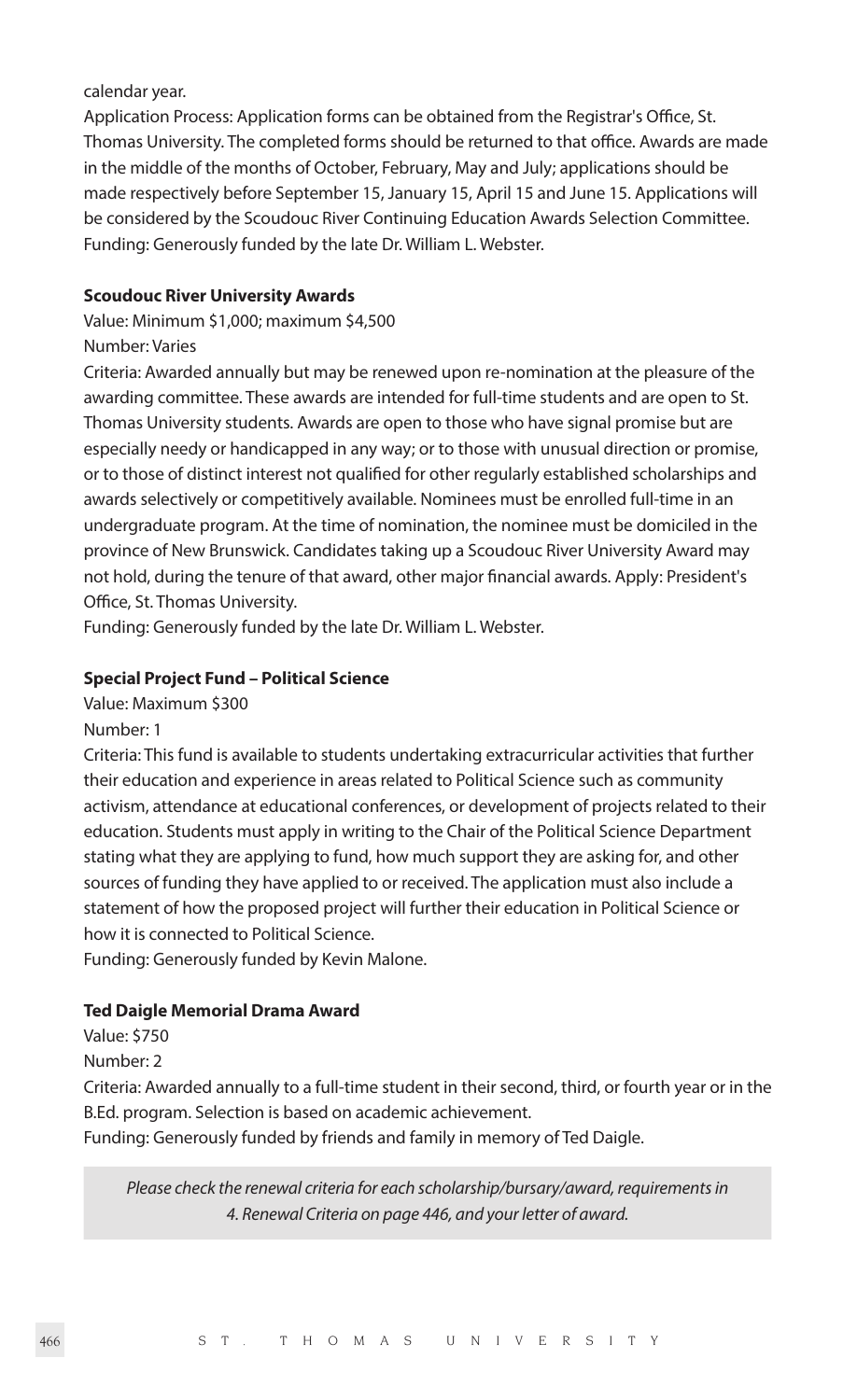#### **Ted Daigle Memorial French Award**

Value: \$750 Number: 2 Criteria: Awarded annually to a full-time student in their second, third, or fourth year majoring in French. Selection is based on academic achievement. Funding: Generously funded by friends and family in memory of Ted Daigle.

#### **Terry W. Gulliver Perseverance Award**

Value: \$2,000 Number: 1 Criteria: To be awarded annually to a returning student who has obtained the status of Academic All-Canadian (USport) or National Scholar (CCAA) in the prior year. Further preference is given to students from the Saint John area and/or those who have demonstrated an ability

to overcome adversity.

Funding: Funded anonymously.

#### **Thomas Stephen McCann Memorial Award**

Value: Varies

Number: 1

Criteria: Awarded annually to the recipient of the Thomas Stephen McCann Memorial trophy. Selection is made on the basis of the graduating student who best exemplifies the spirit of St. Thomas University through character, academic achievement and leadership.

### Bursaries

#### **Alice Doyle Memorial Bursary**

Value: \$500 Number: 1

Criteria: Awarded annually to a mature student enrolled in second, third, or fourth year on the basis of initiative and financial need.

Funding: Generously funded by the family of Alice Doyle.

#### **Barry Burgess Memorial Bursary**

Value: \$500

Number: 2 Criteria: Awarded in the second semester to a full-time student from New Brunswick on the basis of financial need.

#### **Brian Ouellette Bursary**

Value: \$500

Number: 2

Criteria: Awarded annually to students in the Bachelor of Social Work Program on the basis of financial need.

Funding: Generously funded by the Family, colleagues and friends of Professor Brian Ouellette.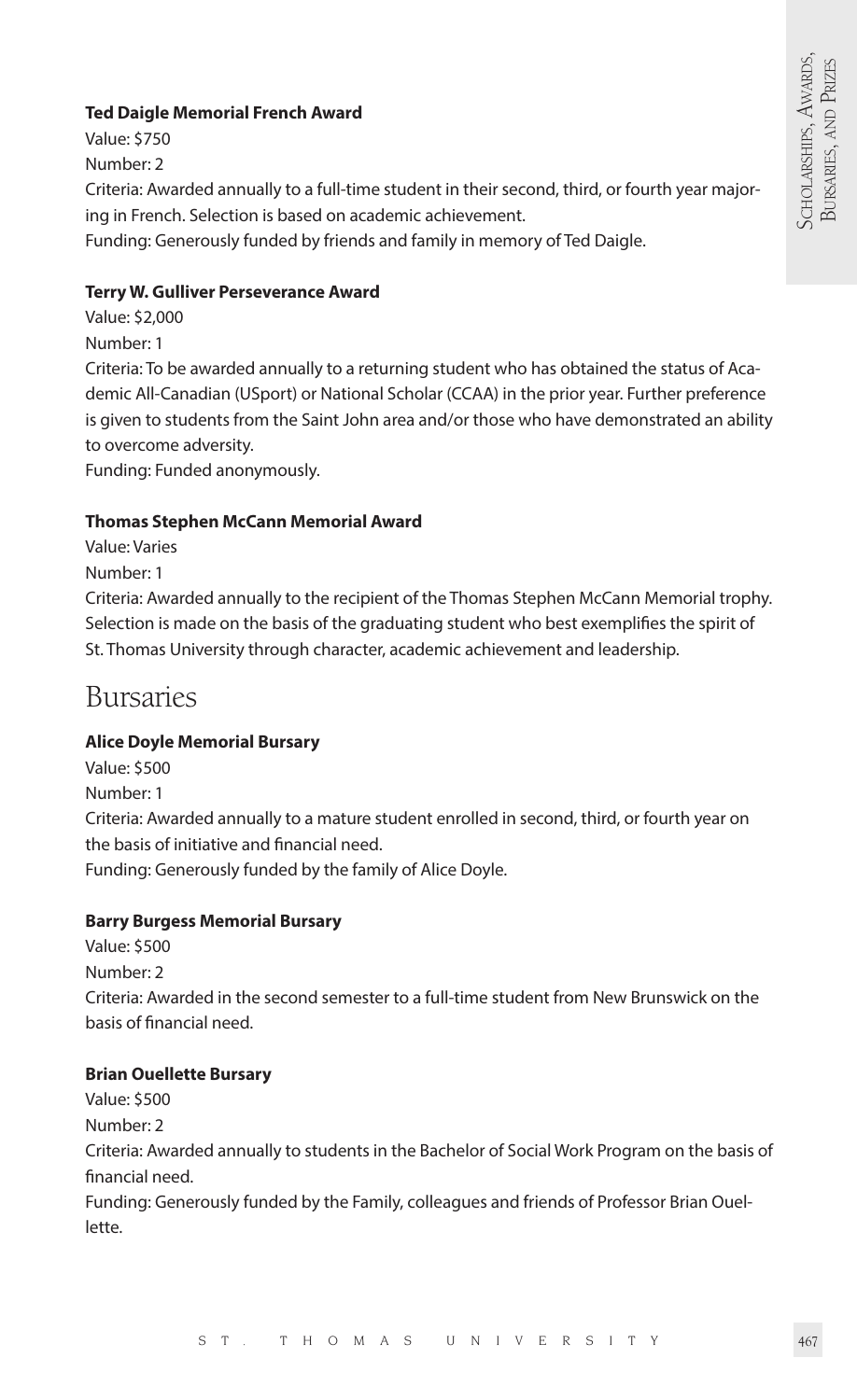#### **Carolyn Layden-Stevenson Memorial Bursary**

Value: \$500

Number: 1

Criteria: Awarded to an upper-year female student from New Brunswick in good academic standing who has demonstrated financial need.

Funding: Established by Evelyn Layden, mother of Carolyn Layden-Stevenson.

#### **Colter Family Bursaries**

Value: \$600

Number: 5

Criteria: Awarded annually to students in good academic standing on the basis of financial need. Preferred distribution of the bursaries is to full-time students in the following programs: criminology, education (one for a mature student), and social work (one for a mature student).

Funding: Generously funded by the Colter Family.

#### **Darlene Ann Bigelow Memorial Bursaries**

Value: \$1,500

Number: 5

Criteria: Awarded annually to New Brunswick students entering the Bachelor of Social Work Program. Selection is based on financial need and good academic standing.

Funding: Generously funded in memory of Darlene Ann Bigelow who graduated from the Bachelor of Social Work Program in 2001 by husband, Michael Bernard, and the family of Darlene Bigelow.

#### **Debbie Nason Bursary**

Value: \$500

Number: 1

Criteria: Awarded annually to a student in the Bachelor of Social Work Program. Selection is based on financial need with preference given to students who have an interest in the field of health care, and are residents of the area served by the Dr. Everett Chalmers Regional Hospital.

Funding: Generously funded by family, colleagues and friends of Debbie Nason.

#### **Faculty Fund Bursaries**

Value: Varies

Number: Varies

Criteria: Awarded annually to students in good academic standing, based on financial need, and for those who are enrolled either full time or part time in the BA, BSW, or BEd Programs at St. Thomas University. A number of bursaries will be awarded. Inquire: Registrar's Office. Apply: Chair, Faculty Fund Committee.

Funding: Generously funded by the faculty and administration of St. Thomas University.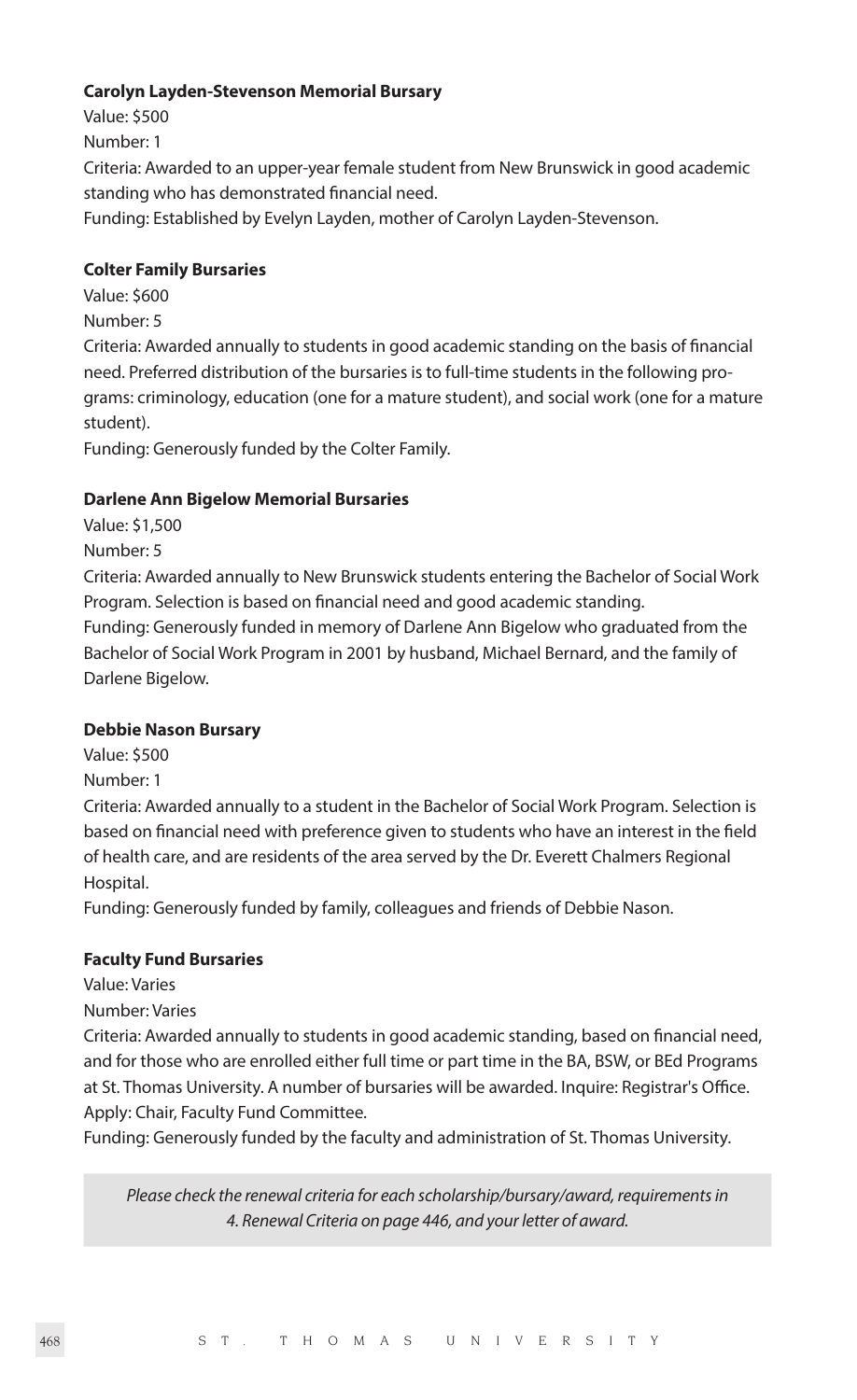#### **Farrell & Edna McCarthy Bursary**

Value: \$750

Number: 1

Criteria: Awarded annually to a full-time student who has demonstrated financial need. Preference will be given to students taking an Interdisciplinary Minor in Irish Studies. Funding: Generously funded by Mr. Farrell McCarthy.

#### **Fenton Burke Memorial Bursary**

Value: \$500

Number: 1

Criteria: Awarded annually to a student who has completed third year (or a minimum of 90 credit hours), and is majoring in English. Preference will be given to students who do not already hold a scholarship or bursary. Selection is based on financial need with a minimum GPA of 3.0. Priority will be given to students from Cape Breton. This bursary is awarded in memory of Fenton Burke, who was a member of the Department of English from 1963 until his death in 2001, and who served as chair from 1990 until 2001.

Funding: Generously funded by friends and colleagues of Fenton Burke.

#### **Florence (Flo) Brodie Memorial Bursary**

Value: \$1,000

Number: 1

Criteria: Awarded to a mature student who is in good academic standing. Selection is based on demonstrated financial need.

Funding: Generously established by Dr. Sylvia Hale and other friends and family members of Flo in honour of her love of learning. Flo came to STU after retirement. She graduated with distinction in 2011.

#### **Frank A. O'Donnell Bursary**

Value: \$1,000

Number: 1

Criteria: Awarded annually to a St. Thomas student entering the Bachelor of Social Work program who has demonstrated financial need.

Funding: Generously funded through annual gifts by Mr. Frank A. O'Donnell.

#### **Fredericton Community Foundation Bursary**

Value: \$4,000

Number: 1

Criteria: Awarded annually, based on financial need, to a student in second, third, or fourth year who is a graduate of Harvey High School, Stanley High School, Oromocto High School, Fredericton High School, Leo Hayes High School, or Ecole Ste-Anne.

Funding: Generously funded by the Fredericton Community Foundation.

#### **Gertrude Barton Memorial Bursary**

Value: \$500

Number: 1

Criteria: Awarded annually to a student with demonstrated financial need who is entering the Social Work Program. Preference will be given to an applicant who has previous related work and life experience.

Funding: Generously funded by the family of Susan Scott and Jill Barton.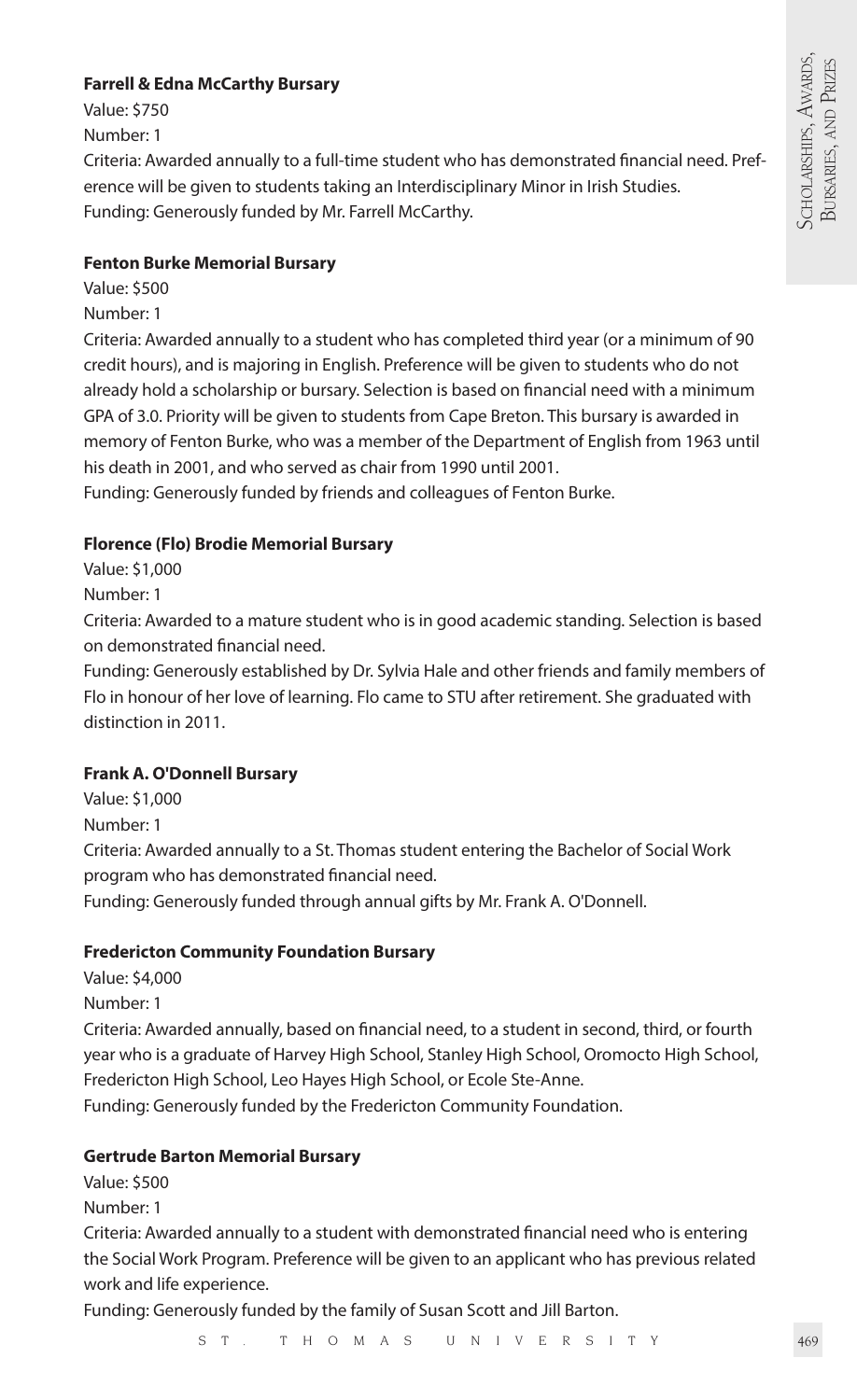#### **GRID Bursary**

Value: \$500 Number: 1 Criteria: Awarded to a student majoring in Great Books who is in good academic standing and has demonstrated financial need. Funding: Generously funded annually by faculty and alumni of the Great Books Program.

#### **Harry & Bessie Brown Bursary**

Valued: \$500

Number: 1

Criteria: Awarded on the basis of financial need to a Fredericton resident entering the Bachelor of Social Work Program.

Funding: Generously funded by the estate of Harry Brown.

#### **Irish Canadian Cultural Association of NB Bursary**

Value: \$1,000

Number: 1

Criteria: Awarded annually to a full-time returning student in good academic standing with an Interdisciplinary Minor (Irish Studies) who has demonstrated financial need. In the absence of an eligible applicant minoring in Irish Studies, students in good academic standing who have demonstrated financial need and who have completed at least two Irish Studies courses may be considered.

Funding: Generously funded annually by the Irish Canadian Cultural Prize Association of New Brunswick.

#### **Jane Driscoll Bursary**

Value: \$1,000 Number: 1 Criteria: Awarded to a returning student in good academic standing who has demonstrated financial need. Funding: Generously funded annually by John Rocca and family.

#### **Jillian Dunlop Bursary**

Value: \$1,000 Number: 1 Criteria: Awarded to a returning student in good academic standing who has demonstrated financial need. Funding: Generously funded annually by John Rocca and family.

#### **Judith Cox Bursary**

Value: \$1,000 Number: 1 Criteria: Awarded annually to a full-time student in good academic standing based on financial need.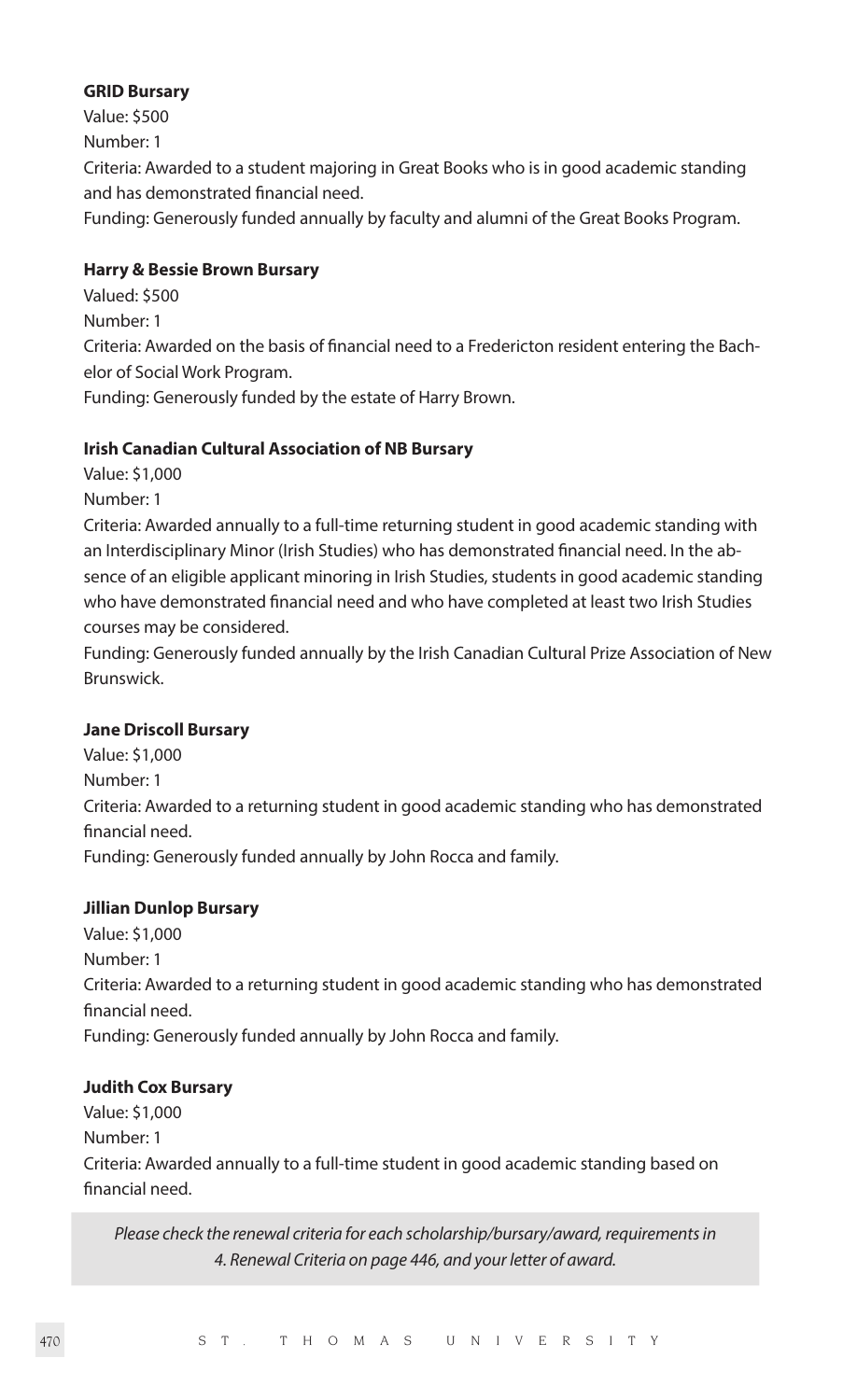#### **Kay Smith Memorial Bursary**

Value: \$500 Number: 1 Criteria: Awarded annually to a student in third or fourth year who is majoring or honouring in English with a Concentration in Creative Writing. Funding: Generously funded by friends of the late Saint John poet, Kay Smith.

#### **Lillian Chippin Memorial Bursary**

Value: \$400 Number: 1 Criteria: Awarded annually to a student in the Social Work or Education program on the basis of financial need.

#### **M. Monica Donoghue Bursary**

Value: \$500 Number: 1 Criteria: Awarded annually to a returning student in good academic standing who has demonstrated financial need.

#### **Millennium Upper-Year Bursary**

Value: minimum of \$500 to a maximum of \$2,000 Number: Varies Criteria: Awarded annually to students registered full time with selection based on financial information provided by the Canada Student Loan Assessment or its equivalent. Funding: Generously funded by donations from alumni, faculty, staff and friends of St. Thomas University.

#### **Monsignor O'Hanley Bursaries**

Value: \$750 Number: 2 Criteria: Awarded annually on the basis of financial need.

#### **Nancy McFarland Memorial Bursary**

Value: \$1,000 Number: 1

Criteria: Awarded annually to a student in the Social Work program with demonstrated financial need. The student will be highly motivated and have a strong commitment to the principles of structural social work practice. Preference will be given to a female student. Funding: Generously funded by Dr. Barbara Waterfall.

#### **Neva Batt Memorial Bursary**

Value: \$500

Number: 1

Criteria: Awarded to a returning student from New Brunswick who was admitted as an adult learner, who is in good academic standing, and who has demonstrated financial need. Preference will go to full time students.

Funding: Generously funded by the family and friends of Neva Batt. Neva was a long-time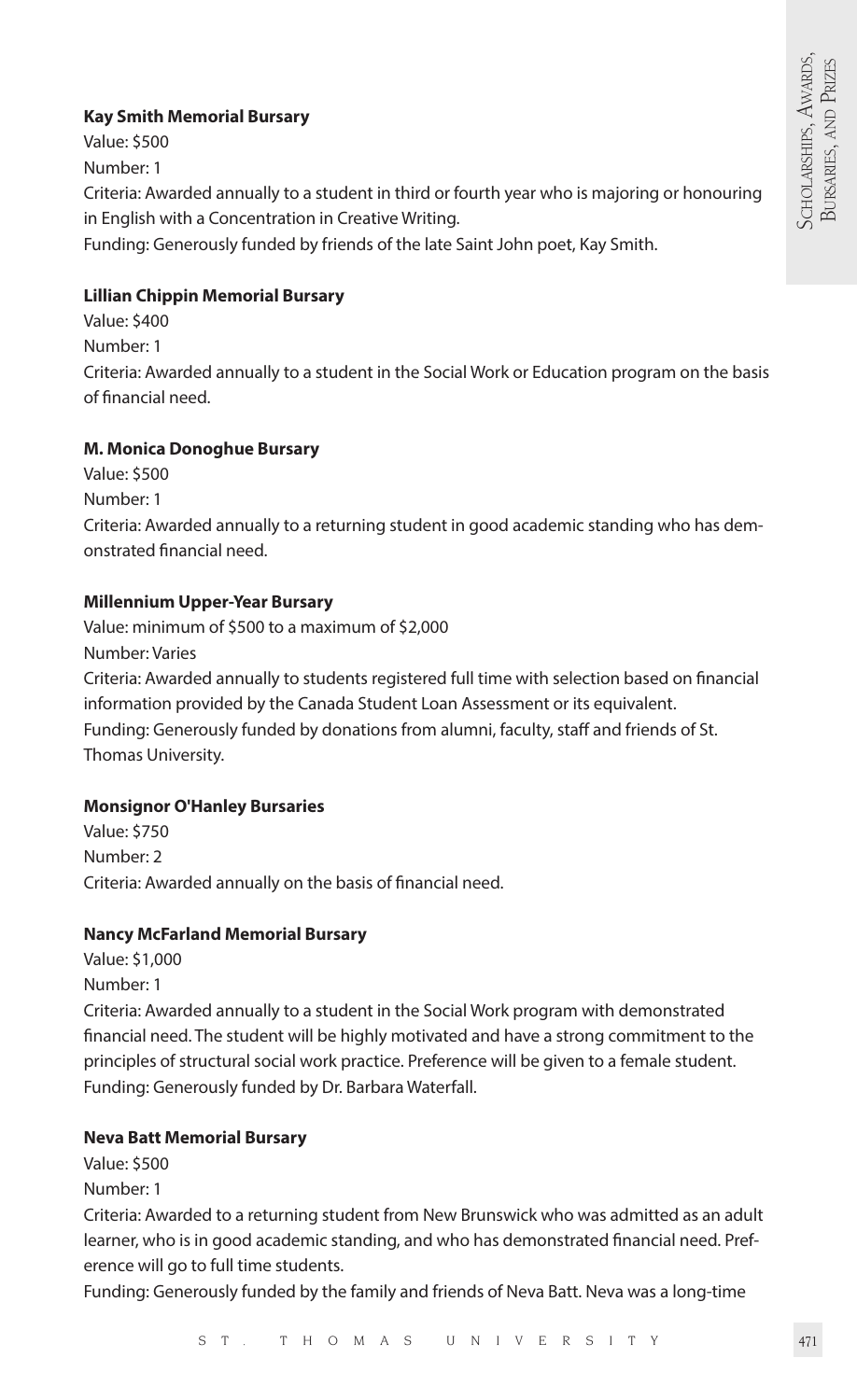supporter of those pursuing higher education, including her children and grandchildren who have attended St. Thomas University.

#### **Paul W. Dawson Memorial Bursary**

Value: \$1,000

Number: 1

Criteria: Awarded annually in second semester to a full-time student on the basis of financial need with preference given to students enrolled in either the Bachelor of Education Program or the Bachelor of Arts Program with an emphasis on political science. Preference will be given to students from Miramichi, New Brunswick.

Funding: Generously funded by the family and friends of Paul W. Dawson.

#### **President Dawn Russell Upper-Year Bursary**

Value: \$1,000

Number: up to 8

Criteria: Awarded annually on the basis of financial need to returning students from New Brunswick.

Funding: Generously funded by John Bragg in honour of Dawn Russell, an alumna of St. Thomas who became President of the University in 2011.

#### **Professor Harry Rigby Bursary**

Value: \$1,000

Number: 1

Criteria: Awarded annually on the basis of financial need with preference given to members of the Thomists, active participants in the musical life of St. Thomas University, or students who have demonstrated commitment and leadership in the residence community. This award is named for Prof. Harry Rigby, founder and director of the Thomists and former Dean of Men.

Funding: Generously funded by family, friends, and former colleagues of Harry Rigby.

#### **R. Michael Bardsley Memorial Bursary**

Value: \$1,000

Number: 1

Criteria: Awarded annually to a third- or fourth- year student with demonstrated financial need who is majoring in Economics.

Funding: Generously funded by Grit McCreath and friends of R. Michael Bardsley.

#### **Rev. James Smith Bursary**

Value: \$2,500

Number: 1

Criteria: Awarded annually to a full-time student on the basis of financial need with preference given to students enrolled in the Catholic Studies Program.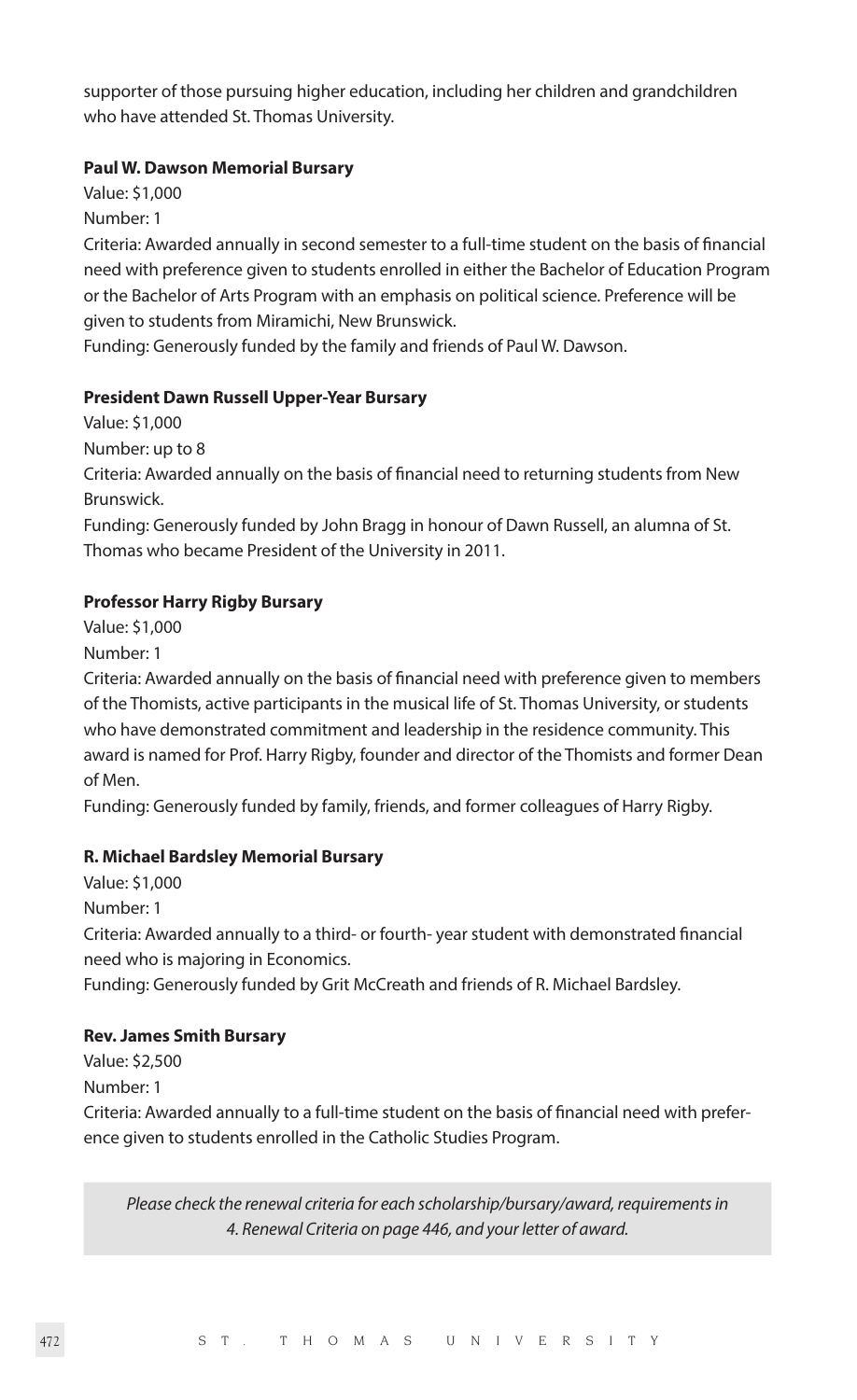#### **Sherry Lynn Taylor Memorial Bursary**

Value: \$500

Number: 2

Criteria: Awarded annually to students in the Bachelor of Social Work Program. Selection is based on financial need and a combination of: 1) an expressed interest in child and family well-being; 2) community services; 3) extracurricular activities.

Funding: Generously funded by family and friends of Sherry Lynn Taylor.

#### **Sister Elizabeth Legere Emergency Fund**

Value: Approximately (on average) \$500, but amounts may vary depending on individual circumstances.

Number: Multiple

Criteria: These funds are available to all students who require emergency funding. The determination of an emergency and the awarding of funds will be decided by at least two members of the Sister Elizabeth Legere Emergency Fund Committee. Emergency funds will be granted for immediate requirements, in cases of demonstrated need, and which are of an urgent nature. Information on these funds may be obtained from Student Services, Registrar's Office, Financial Services, Wabanaki Centre, and/or Campus Ministry.

#### **St. Thomas University International Student Assoc. Bursary**

Value: \$500

Number: 1

Criteria: Awarded to a returning international student in good academic standing who has demonstrated financial need.

Funding: Generously funded annually by the St. Thomas International Student Association

#### **The Joyce Family Foundation Bursary**

Value: \$1,000

Number: Varies

Awarded annually to a current full-time student from outside of New Brunswick who is a Canadian citizen or permanent resident. The student must be in good academic standing and preference will be given to students who completed high school no more than eight years prior to the first year of attendance at St. Thomas University and who are attending university for the first time.

Funding: Generously funded by The Joyce Family Foundation.

#### **The Joyce Family Foundation Bursary (NB Students)**

Value: \$1,000

#### Number: Varies

Awarded annually to a current full-time student from New Brunswick who is a Canadian citizen or permanent resident. The student must be in good academic standing and preference will be given to students who completed high school no more than eight years prior to their first year at St. Thomas University and who are attending university for the first time. Funding: Generously funded by The Joyce Family Foundation.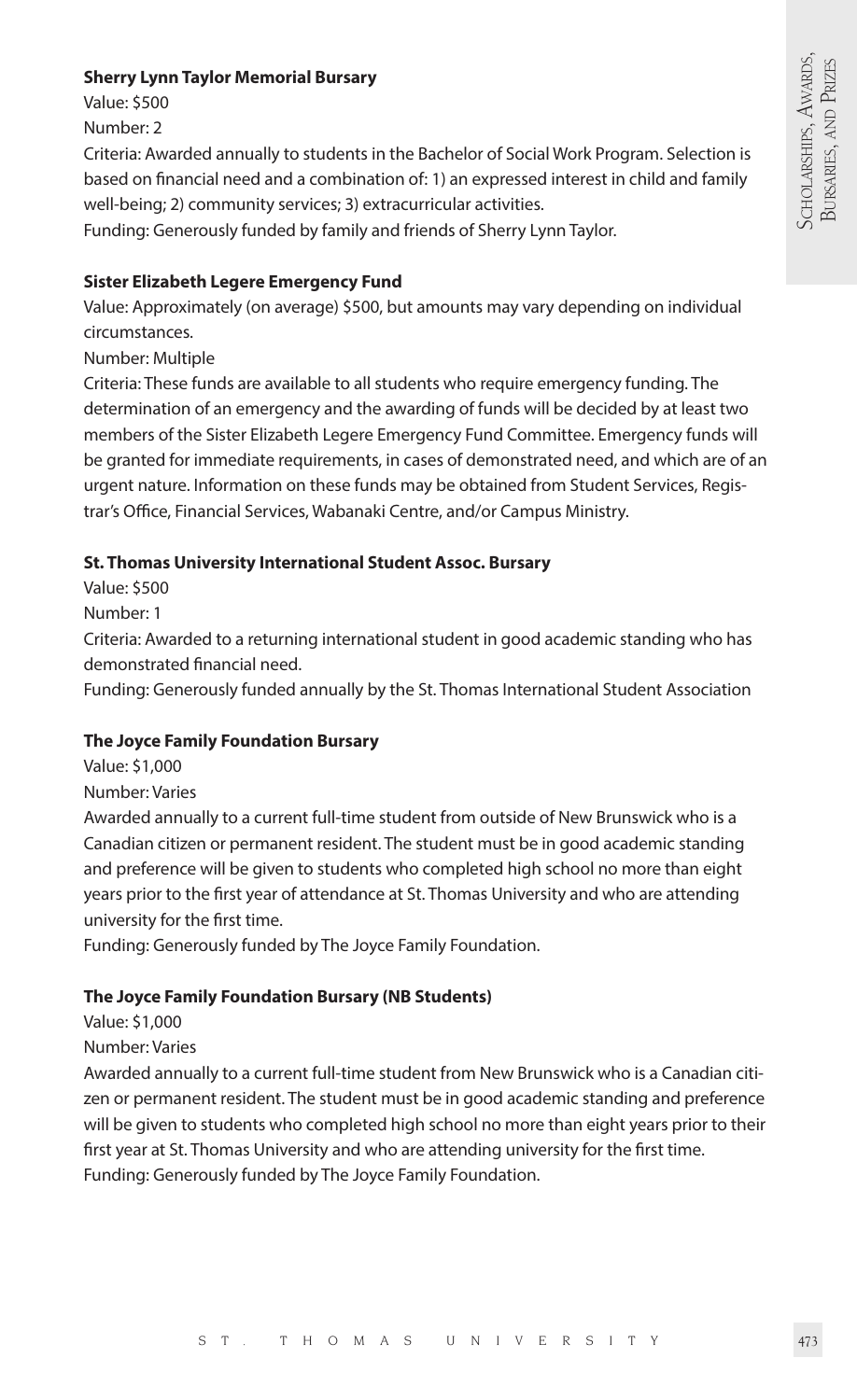#### **Thomas W. Donovan Memorial Bursary**

Value: \$500 Number: 1

Criteria: Awarded annually to a student in the Bachelor of Social Work or Bachelor of Education Programs who has demonstrated financial need and involvement in extracurricular activities (athletics and/or community). Preference will be given to an applicant from the Miramichi.

Funding: Generously funded by the friends and family of Tom Donovan.

#### **Wanda J. Turcotte Memorial Bursary**

Value: \$500

Number: 1

Criteria: Awarded annually to a student who has demonstrated financial need. Satisfactory academic performance will be an additional criterion.

Funding: Generously funded by Jason Beggs in honour of his mother.

#### **William A. 'Doc' Spray Bursary**

Value: \$400

Number: 1

Criteria: Awarded annually to a third-year full-time student on the basis of financial need. Funding: Generously funded by Dr. Bill Spray, Professor Emeritus.

#### **William J. Oxendale Memorial Bursary**

- Value: \$1,000
- Number: 1

Criteria: Awarded annually to a third or fourth-year student with a major in the Human Rights Program or a demonstrated interest in working in the field of human rights. The recipient must have maintained a grade point average equal to a B+ or higher and not be in receipt of any other University award.

Funding: Generously funded by Mackin and Eileen Oxendale.

### Prizes

Among the Prizes tenable at St. Thomas University are the following:

#### **ANTHROPOLOGY**

#### **Alan Mason Prize in Fourth Year**

Awarded to a student graduating with a Major or Honours in Anthropology who has achieved the highest academic standing in Anthropology courses in that academic year.

#### **COMMUNICATIONS AND PUBLIC POLICY**

#### **Frank McKenna Prize**

Awarded to a graduating student(s) with a major in Communications and Public Policy based on the highest cumulative GPA and the highest GPA in Communications and Public Policy courses. (2 x \$250)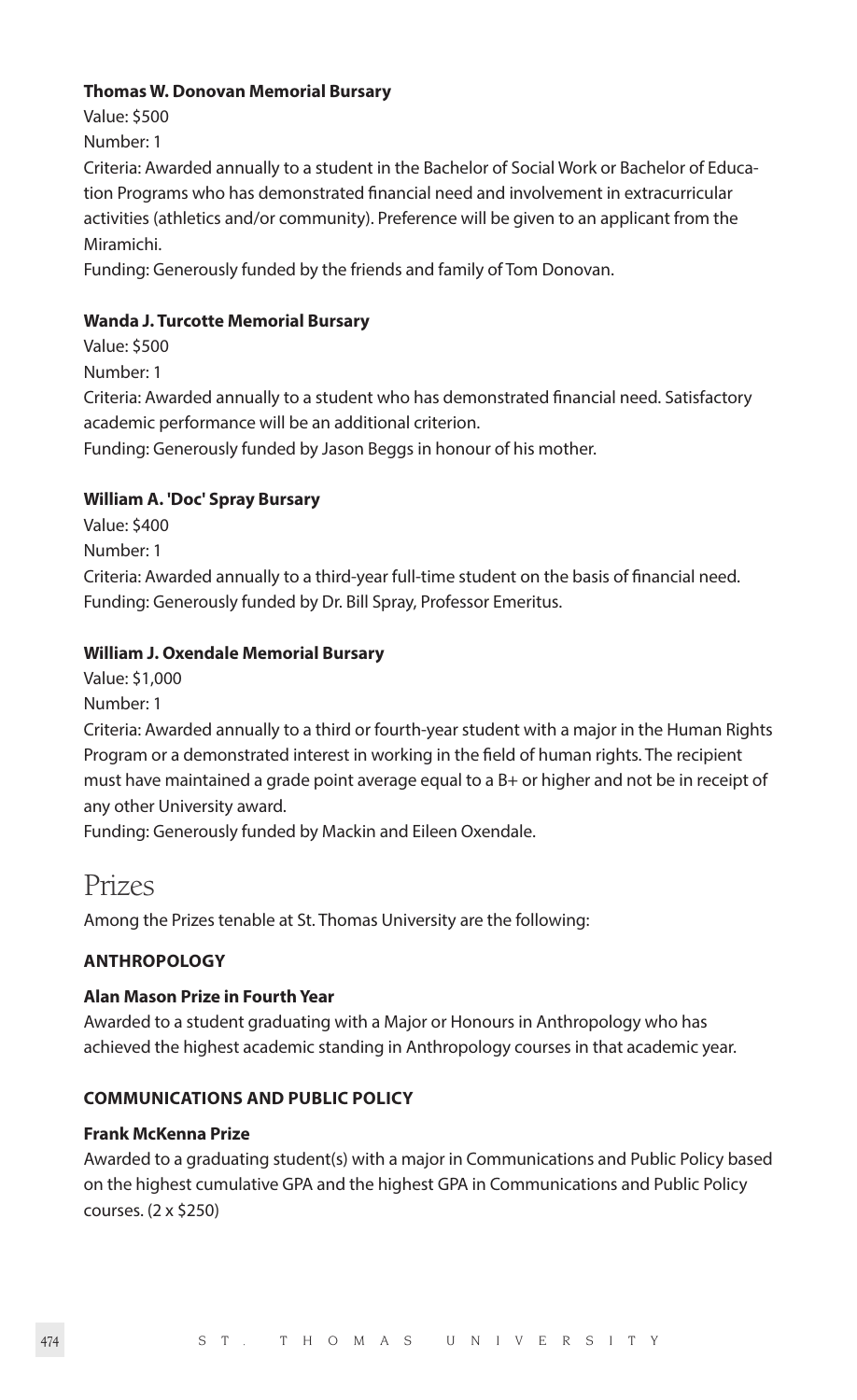#### **CRIMINOLOGY AND CRIMINAL JUSTICE**

#### **Abdul Lohdi Prize for Highest Standing**

Awarded to the graduating student with the highest accumulated GPA in all criminology courses.

#### **ECONOMICS**

#### **Prize for Economics in Second Year**

Awarded to a second-year student with the highest accumulated GPA in all economics courses.

#### **Prize for Economics in Third Year**

Awarded to a third-year student with the highest accumulated GPA in all economics courses.

#### **Prize for Economics in Fourth Year**

Awarded to a fourth-year student with the highest accumulated GPA in all economics courses.

#### **ENGLISH LANGUAGE AND LITERATURE**

#### **Bishop Hill Prize for English in Fourth Year**

Awarded to a student graduating with a Major or Honours in English courses who has achieved the highest grade-point average in English courses at the 3000-level or above that academic year. (\$100)

#### **David Adams Richards Prize for Fiction**

Awarded to an English student on the basis of excellence in writing prose or fiction. Generously funded by David Adams Richards Endowment. (\$500)

#### **David Velensky Prize in Creative Writing**

Awarded on the basis of excellence in creative writing in any genre. Generously funded by the Velensky Endowment. (\$500)

#### **Edwin Flaherty Prize for English in Second Year**

Awarded to a student in the second year of study who has achieved the highest grade-point average in 2000-level English courses in that academic year. (\$100)

#### **Prize in English in First Year**

Awarded to a student in the first year of study who has achieved the highest grade-point average in 1000-level English courses. (\$100)

#### **Prize in English in Third Year**

Awarded to a student in the third year of study who has achieved the highest grade-point average in English courses at the 3000-level or above in that academic year. (\$100)

#### **Research Essay Prize in English**

Awarded to a student majoring or honouring in English who submits the best research paper. (\$250)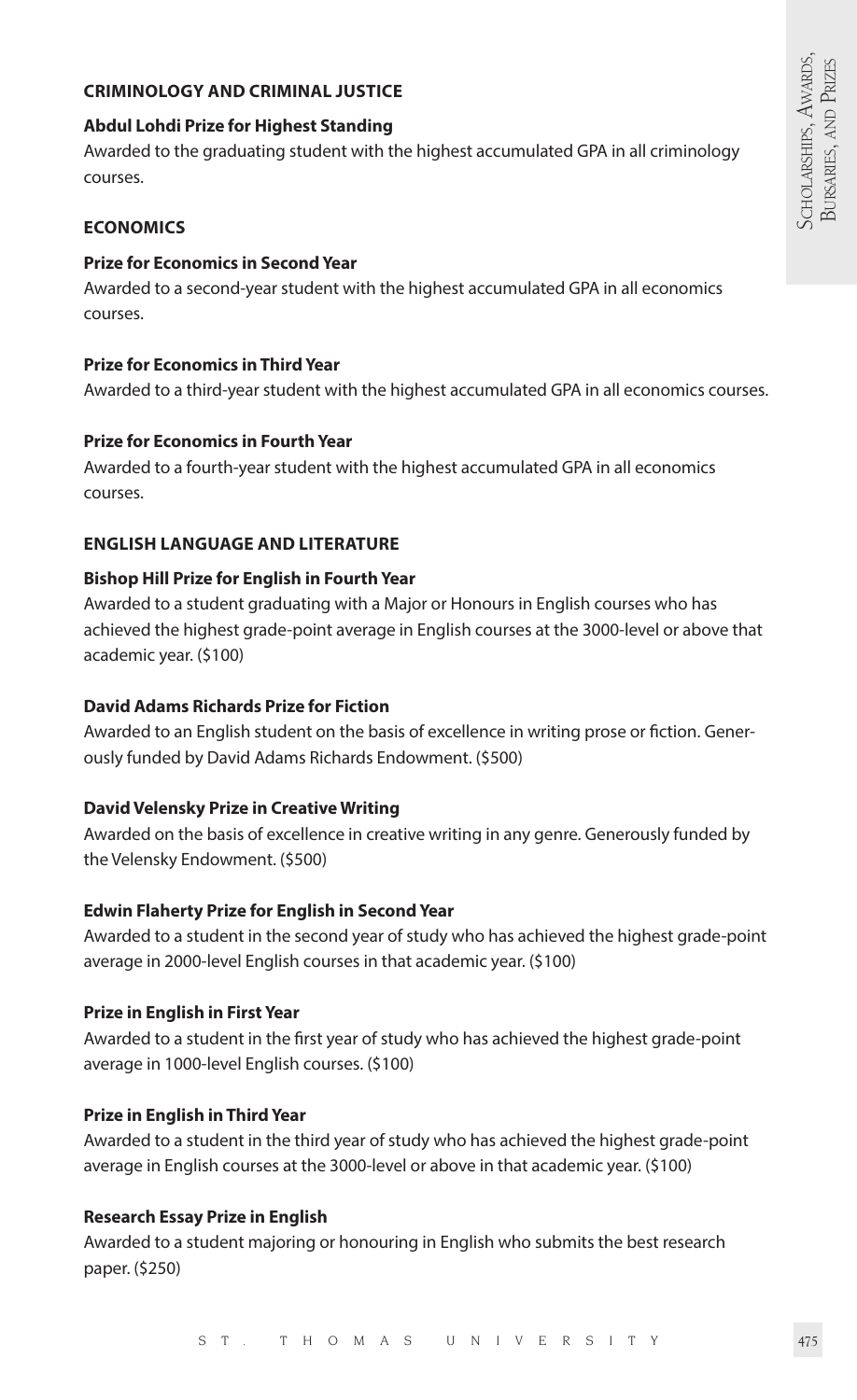#### **Robert Clayton Casto Prize in Poetry**

Awarded on the basis of excellence in writing poetry. Generously funded by the Robert Clayton Casto Endowment. (\$500)

#### **ENVIRONMENT AND SOCIETY**

#### **Prize For Environment and Society in First Year**

Awarded to the student in first year with the highest grade in ENVS 1013.

#### **Prize for Environment and Society in Second Year**

Awarded to the student with the highest average in ENVS 1013 and ENVS 2023 or ENVS 2113.

#### **Prize for Environment and Society in Third Year**

Awarded to the student with the highest average in ENVS 1013, ENVS 2023 and ENVS 3013 or 3023.

#### **Graduation Prize for Environment and Society**

Awarded to the student with the highest average in all required ENVS courses: ENVS 1013, 2023, 3013, 3023 and 4003.

#### **FINE ARTS**

#### **STU Singers Prize for Contributions to Choral Music**

Awarded to a graduating student majoring in Fine Arts for contribution to Choral Music. (\$100)

#### **FRENCH**

#### **Ambassador of Switzerland Prize**

Awarded based on outstanding performance in French language studies.

#### **Marguerite Michaud Prize for French Canadian Literature**

Awarded to a graduating student with the highest accumulated GPA in all French language course.

#### **Paul C. Levesque Prize for French in First Year**

Awarded to a first-year student on the basis of excellent performance in French language courses. (\$300)

#### **GREAT BOOKS**

#### **First-Year Great Books Essay Prize**

Awarded to a first-year student on the basis of outstanding performance on a Great Books essay.

#### **Great Books Best Honours Thesis**

Awarded on the basis of an outstanding thesis by a fourth-year honours student. (\$150)

#### **Prize for Highest Standing in Major**

Awarded to a graduating student with the highest GPA majoring in Great Books. (\$150)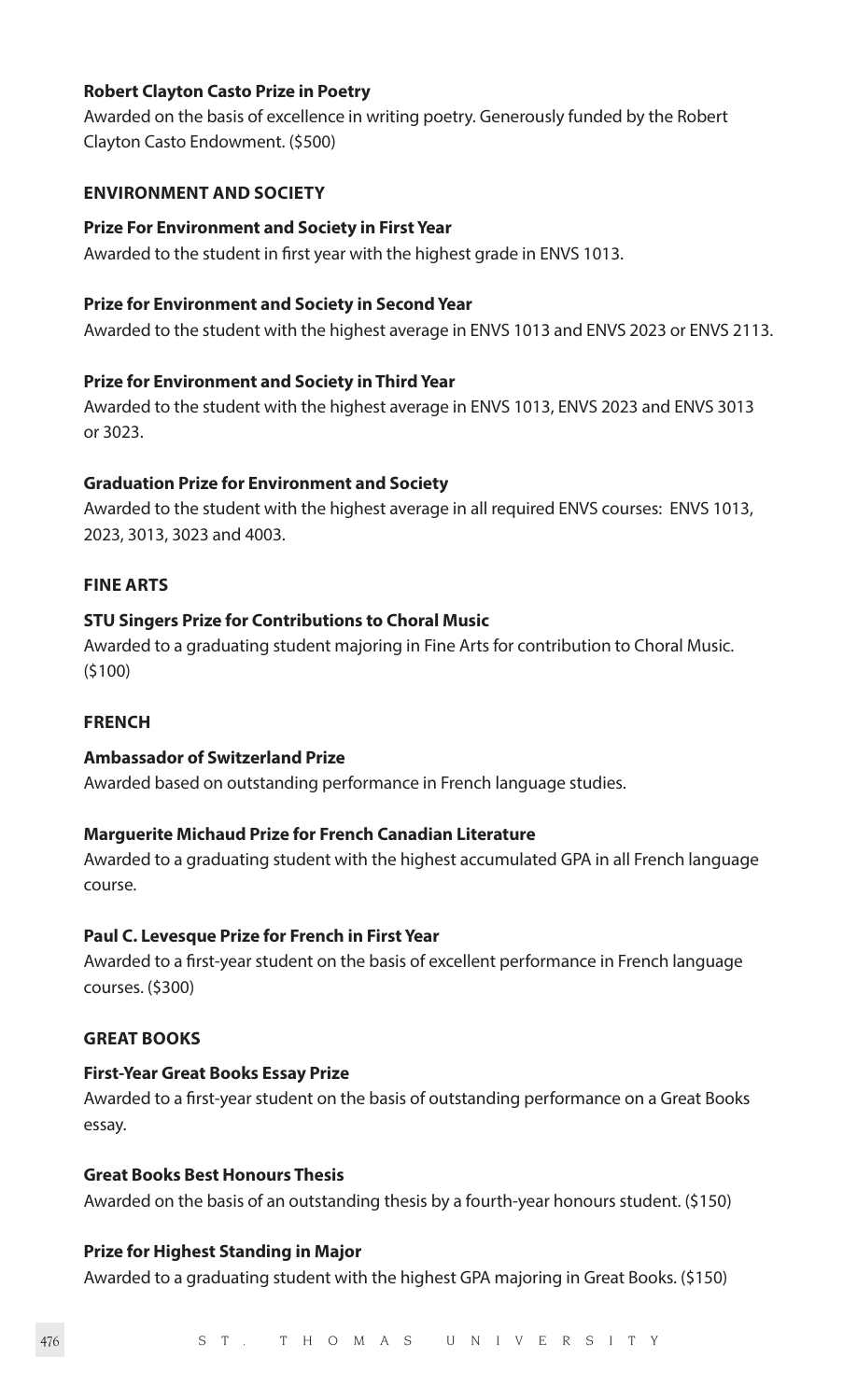#### **Second-Year Great Books Essay Prize**

Awarded to a second-year student on the basis of outstanding performance on a Great Books essay.

#### **Third-Year Great Books Essay Prize**

Awarded to a third-year student on the basis of outstanding performance on a Great Books essay.

#### **HISTORY**

#### **Chuddy McCarthy Memorial Prize in Fourth Year**

Awarded annually to the fourth-year student with the highest average in a minimum of six (6) full-year History courses. If the student has taken more than 6 full-year courses, all History course marks will be used in the average.

#### **Lawrence Desmond Prize for Medieval History**

Awarded annually based on outstanding performance in a Medieval History course. Generously funded by the Desmond Endowment. (\$500)

#### **Prize in History in Third Year**

Awarded to a third-year history major or history honours student on the basis of outstanding performance. Generously funded by the Rhinelander History Fund Endowment. (\$500)

#### **Prov. IODE Prize for Highest Standing in Canadian History**

Awarded annually to the most outstanding student in Canadian History. (\$100)

#### **Senator John Connolly Prize for History in Third Year**

Awarded annually to the third-year student with the highest average in a minimum of three (3) full-year History courses. If the student has taken more than 3 full-year courses, all History course marks will be used in the average.

#### **Tony Rhinelander Nature of History Prize**

Awarded annually to the student with the highest average in History 2003. Generously funded by The Rhinelander History Endowment Fund. (\$500)

#### **HUMAN RIGHTS**

#### **Craig J. Carleton QC Essay Prize in Human Rights**

Awarded annually to a senior student in the Human Rights Program based on an essay or paper. Generously funded by the Craig J. Carleton, QC Endowment Fund. (\$200)

#### **JOURNALISM**

#### **Christine Morris Prize**

Awarded to a graduating student(s) with a major in Journalism based on the highest cumulative GPA and the highest GPA in Journalism courses. (2 x \$250)

#### **David Adams Richards Prize for Non-Fiction**

Awarded to a Journalism or Communications student on the basis of excellence in writing non-fiction or creative non-fiction. Generously funded by David Adams Richards Endowment. (\$500)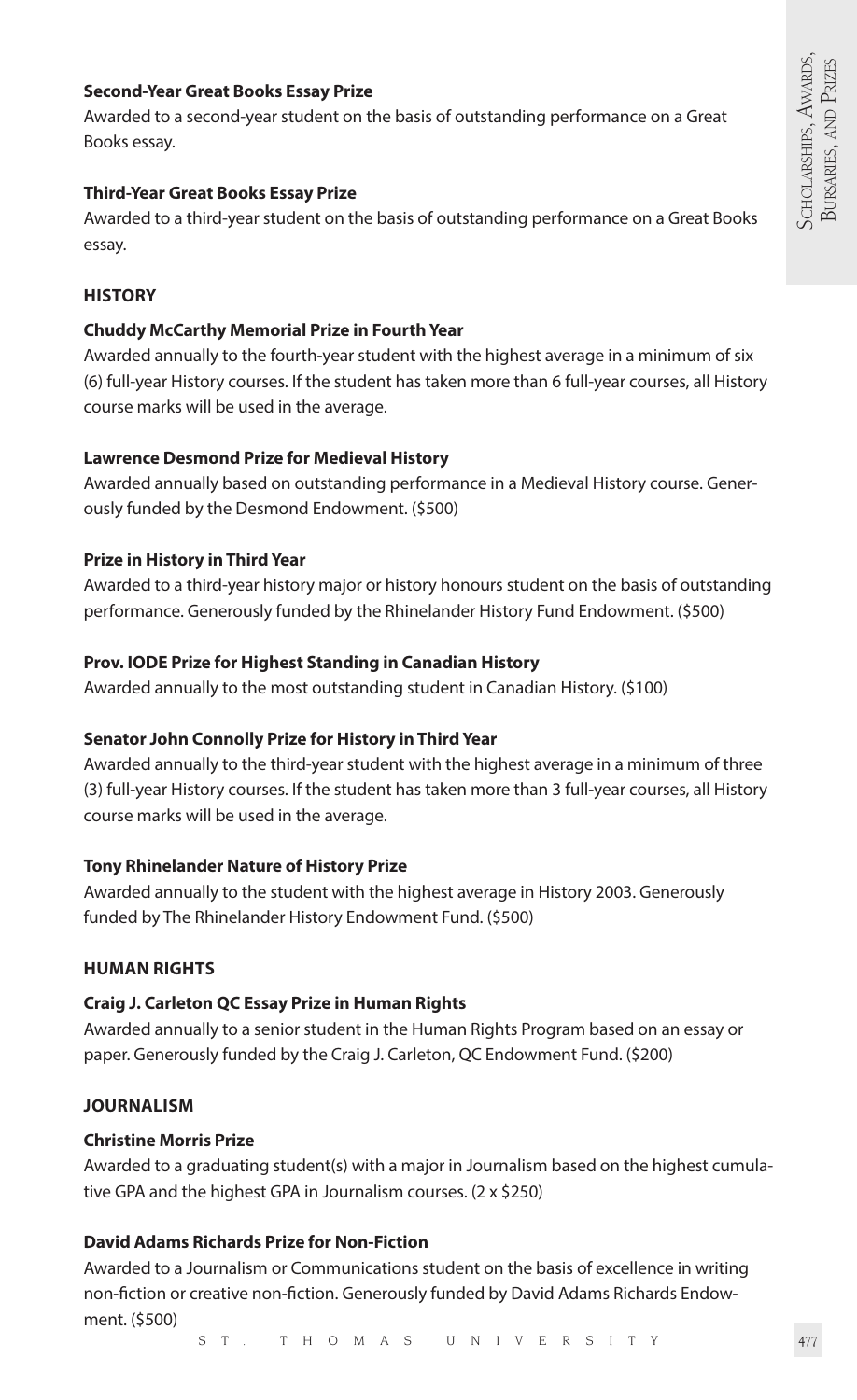#### **Prize for Communications in Fourth Year**

Awarded to graduating student(s) on the basis of academic excellence in fourth-year Communications and Public Policy courses. Generously funded by faculty, staff, friends and alumni of the Department of Journalism and Communications. (\$100)

#### **Prize for Journalism in Fourth Year**

Awarded to graduating student(s) on the basis of academic excellence in fourth-year Journalism and Communications courses. Generously funded by faculty, staff, friends and alumni of the Department of Journalism and Communications. (\$100)

#### **PHILOSOPHY**

#### **Mark Adams Prize for Philosophy in Fourth Year**

Awarded to the graduating student with the highest accumulated GPA in all philosophy courses. (\$100)

#### **Prize for Philosophy in First Year**

Awarded to a first-year student for outstanding achievement in all philosophy courses.

#### **Prize for Philosophy in Second Year**

Awarded to a second-year student for outstanding achievement in all philosophy courses.

#### **Prize for Philosophy in Third Year**

Awarded to a third-year student for outstanding achievement in all philosophy courses.

#### **POLITICAL SCIENCE**

#### **Best Honours Thesis in International Relations**

Awarded to the student who writes the best honours thesis in the International Relations program. Generously funded by the Political Science Department. (\$300)

#### **Dr. Charles Kuun Prize for Best First-Year Essay**

Awarded on the basis of outstanding performance on a major essay in POLS 1103, 1603 and 1013. Generously funded by the Political Science Academic Prize Endowment. (3 X \$100)

#### **Dr. Rick Myers Prize for Best Essay in Political Philosophy**

Awarded on the basis of outstanding performance on a political philosophy paper. Generously funded by the Political Science Academic Prize Endowment. (\$200)

#### **George Harrington Prize for Political Science**

Awarded to the graduating student with the highest accumulated GPA in all political sciences courses. Generously funded by the Political Science Academic Prize Endowment. (\$200)

#### **Louis Robichaud Prize for Best Essay in Canadian Politics**

Awarded on the basis of outstanding performance on a Canadian politics paper. Generously funded by the Political Science Academic Prize Endowment. (\$200)

#### **Dr. Patrick Malcolmson Prize in American Politics**

Awarded on the basis of outstanding performance on an American government and politics paper. Generously funded by the Political Science Academic Prize Endowment. (\$200)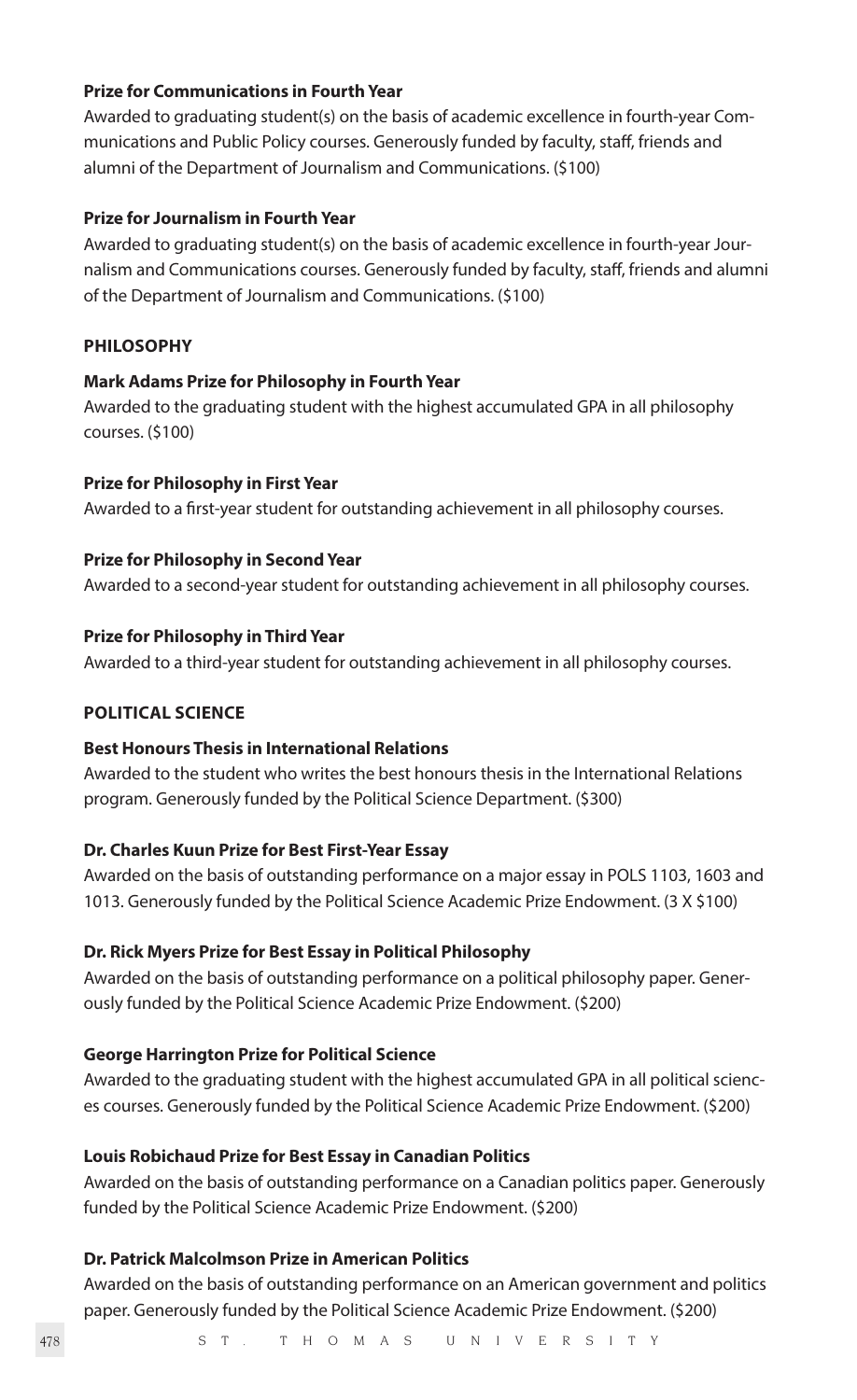#### **Juergen Doer Prize for Best Essay in Comparative Politics**

Awarded on the basis of outstanding performance on a comparative politics paper. Generously funded by the Political Science Academic Prize Endowment. (\$200)

#### **W. Vaughn Prize for Best Essay in International Relations**

Awarded on the basis of outstanding performance on an international relations paper. Generously funded by the Political Science Academic Prize Endowment. (\$200)

#### **Winfield Poole Prize for Best Honours Thesis in POLS**

Awarded to the graduating student with the highest grade in POLS 4923: Honours Thesis. Generously funded by the Political Science Academic Prize Endowment. (\$300)

#### **PSYCHOLOGY**

#### **Dr. H. Lyons Memorial Prize for PSYCH Honours in Fourth Year**

Awarded on the basis of outstanding performance by a fourth-year honours psychology student.

#### **Psychology Department Award for Outstanding Performance in Honours**

Awarded on the basis of outstanding academic performance by an honours student in psychology. (\$500)

#### **Prize for Psychology in First Year**

Awarded on the basis of outstanding performance by a first-year psychology student.

#### **Prize for Psychology in Second Year**

Awarded on the basis of outstanding performance by a second-year psychology student.

#### **Prize for Psychology in Third Year**

Awarded on the basis of outstanding performance by a third-year psychology student.

#### **Prize for Psychology in Fourth Year**

Awarded on the basis of outstanding performance by a fourth-year psychology student.

#### **Ray and Lorain Irving Prize for Best Thesis**

Awarded on the basis of an outstanding thesis by a fourth-year honours psychology student. Generously funded by Patrick Gregory Irving. (\$500)

#### **RELIGIOUS STUDIES**

#### **Congregation of Notre Dame Prize for Fourth Year**

Awarded on the basis of noteworthy performance by a graduating religious studies student.

#### **Father Arnold Toner Prize for Mature Student in First Year**

Awarded on the basis of noteworthy performance by a mature first-year religious studies student.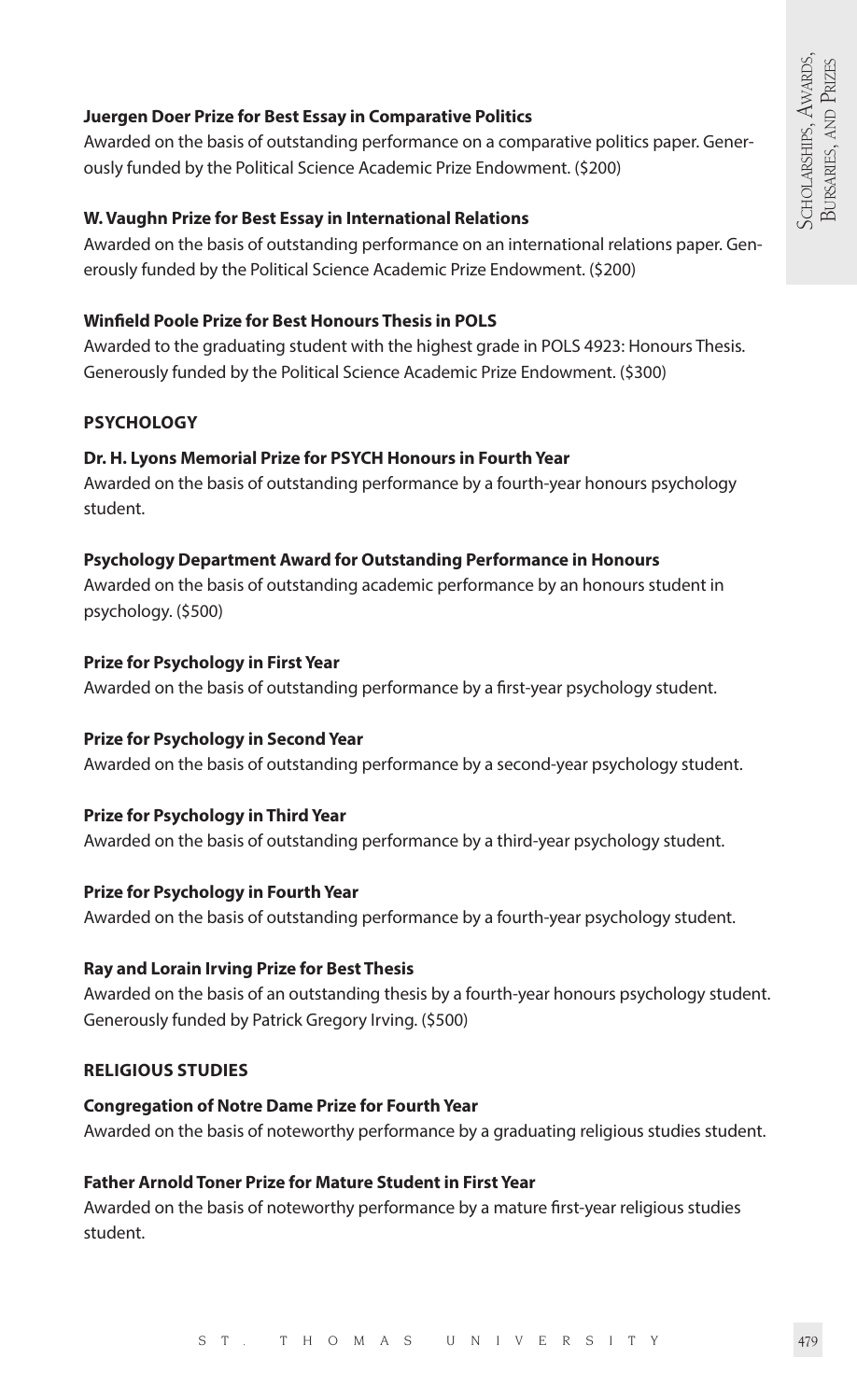#### **Sundara and Venky Venkatesan Memorial Prize in First Year**

Awarded annually to the first-year student who has attained the highest grade in Religious Studies 1006. Generously funded by the Srinivasan family. (\$250)

#### **SCIENCE AND TECHNOLOGY STUDIES**

#### **The Science and Technology Studies Prize**

Awarded to STS major or honours students who have excelled academically and revealed exemplary interest in and awareness of the social dimensions of science and technology in society.

#### **SOCIAL WORK**

#### **Fay Nagler Levine Memorial Prize**

Awarded on the basis of outstanding performance by a graduating social work student. Generously funded by the Fay Nagler Levine Endowment. (\$500)

#### **SOCIOLOGY**

#### **Prize for Sociology in Second Year**

Awarded on the basis of outstanding performance by a second year Sociology student. Generously funded by the Department of Sociology. (\$50)

#### **Prize for Sociology in Third Year**

Awarded on the basis of outstanding performance by a third year Sociology student. Generously funded by the Department of Sociology. (\$75)

#### **Prize for Sociology in Fourth Year**

Awarded on the basis of outstanding performance by a fourth year Sociology student. Generously funded by the Department of Sociology. (\$100)

#### **SPANISH**

#### **Don Quixote Prize**

Awarded to the student who has obtained the highest grade in the Don Quixote course (when offered).

#### **Francisco Sainz Prize**

Awarded to a second-year student who will be continuing her or his studies in Spanish, and who has achieved the highest grade in Intermediate Grammar.

#### **Madres de Plaza de Mayo**

Awarded to the student who has obtained the highest grade in the Collective Memory course (when offered).

#### **Marta Traba Prize**

Awarded to a student who has distinguished her or himself for artistic-cultural production in Spanish, or who has made a significant contribution to the Spanish Program.